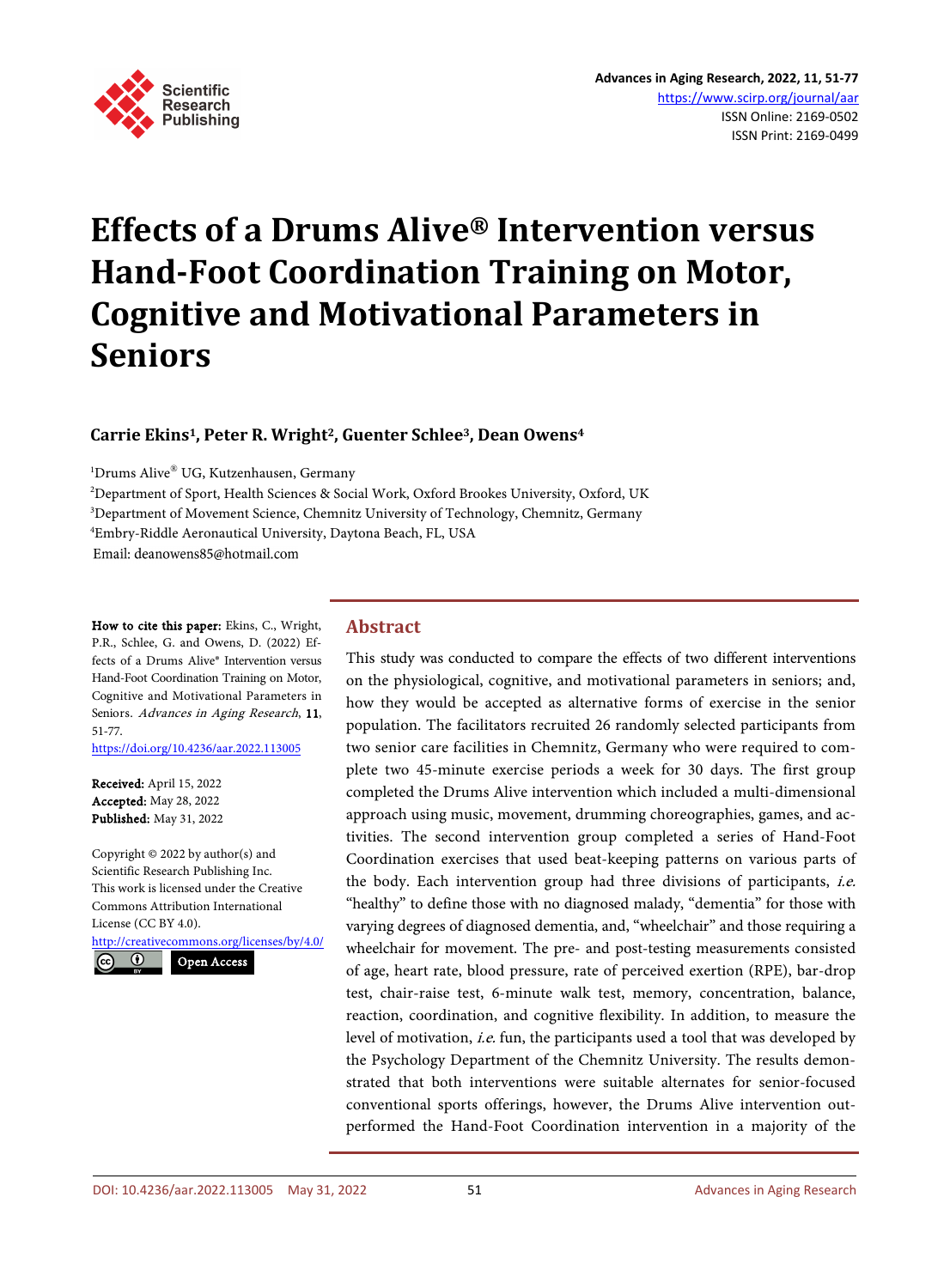measured domains by an overall average of 9.45 percent. Of note, the data, vis a vis motivation, demonstrated a 38.4 percent increase for Drums Alive vice a 13.3 percent increase for Hand-Foot Coordination, suggesting the Drums Alive intervention offered more effective protocols that could inspire seniors to make this a part of an overall health and wellness plan to improve their quality of life.

#### **Keywords**

Motivation, Cognition, Physicality, Quality of Life

## **1. Introduction**

Over the past several years, the number of seniors in Germany has been steadily increasing, for example, the age group 65 years and older is on track to rise by 41 percent to 24 million by 2050, which will account for almost one-third of the total population. At the same time, the population of ages 15 through 64 years will decrease by almost 23 percent from a total of 53 million in 2015 to 41 million by 2050 [\(Figure 1\)](#page-1-0). Additionally, in 1970, about 2 percent of the population was 80 years and older which rose to 5 percent by 2010, and by 2050 around 15 percent will be older than 80 with the average age being 50 years old (Federal Statistical Office 2006). This increase in the number of seniors aged 80 and over is likely to lead to an increase in the number of people in need of extended care to maintain their social confidence and competence in performing daily living skills. To be more succinct, there will be a significant increase in people who will spend their golden years in a retirement home or senior care facility due to physical and cognitive changes that make independent living very difficult to impossible [\[1\].](#page-24-0)  About 80% of nursing home residents suffer from limitations in physical and mental mobility, and 70% of residents have depressive symptoms [\[2\].](#page-24-1)

<span id="page-1-0"></span>

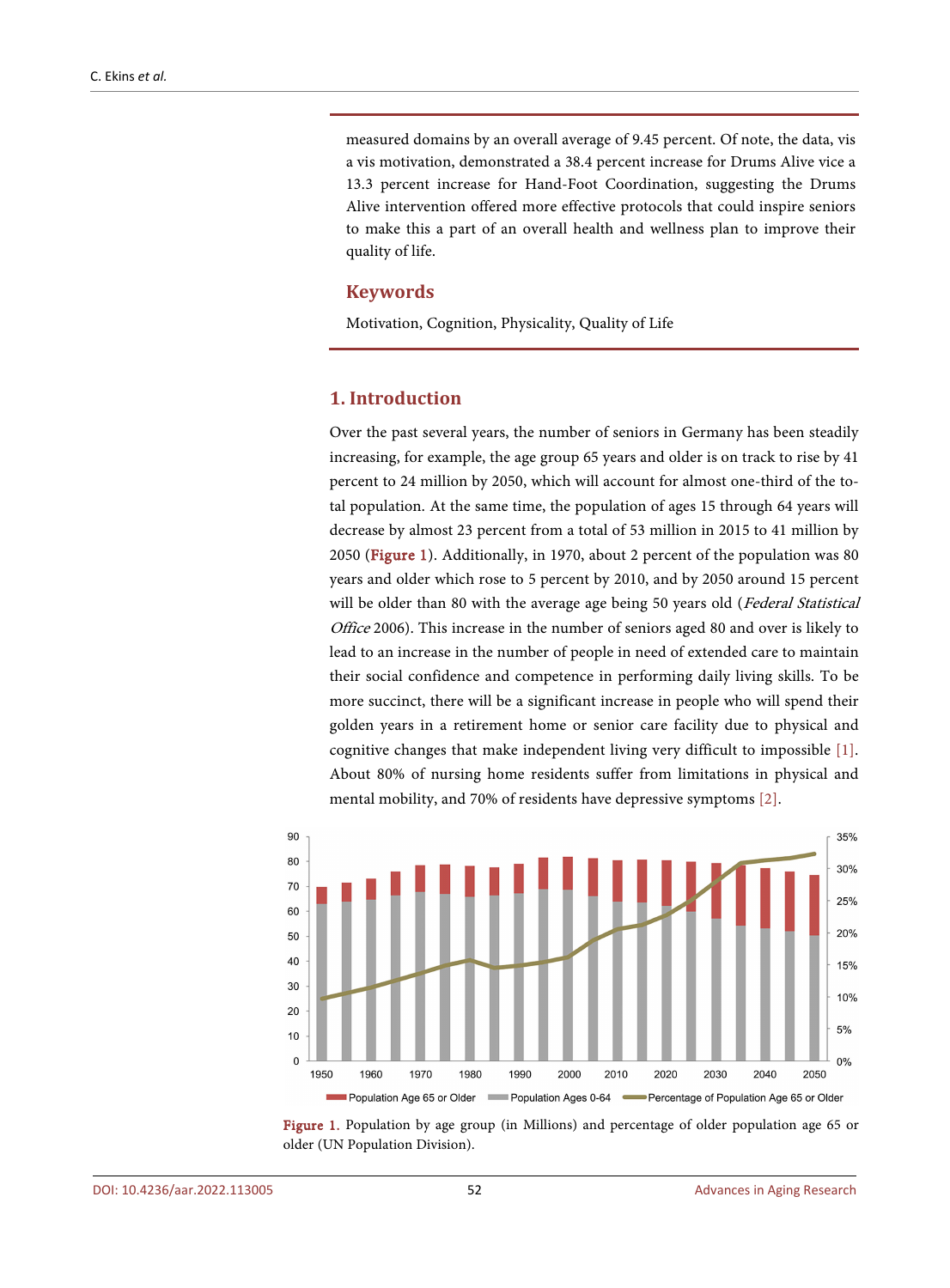The progressive degradation processes in age and the associated reduction in physical performance can be characterized by physiological and anatomical changes. In addition, the age-related changes in the immune system are particularly evident in the increasing number of new cases of certain tumors, autoimmune diseases, and the increased incidence of infections [\[3\].](#page-24-2) In terms of cost, nearly half of healthcare spending is attributed to the elderly population 65 years and older with older women generating significantly more costs than older men (Federal Statistical Office, 2011). Of all the maladies that seniors experience, more than 50 percent of the health care costs are attributed to four disease groups, i.e. cardiovascular disease, musculoskeletal disorder, mental or behavioral disorder, and digestive system disease (German Federal Statistical Office, 2008). Within this context, in the 60- to 79-year-old age group, about one in six men and one in four women suffer from five or more diseases [\[4\].](#page-24-3) 

Aging processes lead to an increase in the vulnerability of the organism and to diseases or pathological conditions that shorten the life span [\[5\].](#page-24-4) Frequently, several diseases occur in parallel in the elderly which is referred to as multimorbidity or multiple illnesses [\[6\].](#page-24-5) The annual prevalence rate of multimorbidity is higher for women than for men in all age groups. The age group of 65 - 79-year-olds counts on average 3.4 diseases among women and 2.3 diseases in men. In the age groups up to 80 years, the prevalence rate for multimorbidity in women is two times higher than in men [\[5\].](#page-24-4) The following data shows the most common diseases in seniors [\(Table 1\)](#page-2-0).

The most important parameter influencing cardiac performance is cardiac post-intervention calculated as the product of maximum heart rate and heartbeat volume. Throughout the aging process, there is a decrease in stroke volume due to the reduced contractility and elasticity of the cardiac muscle leading to a reduction in the contraction rate of the cardiac muscle fibers resulting in an increase in systolic and diastolic blood pressure [\[7\].](#page-24-6) This chronic disease of the cardiovascular system is an important risk factor for coronary heart disease [\[8\].](#page-24-7)

|                                              | 65 - 79 Years |                                             | 80 Years and older |      |
|----------------------------------------------|---------------|---------------------------------------------|--------------------|------|
| <b>Diseases</b>                              |               | Rank (%) needing care Rank (%) needing care |                    |      |
| Joint disorders (disease)                    | (1)           | 40                                          | (1)                | 74   |
| Heart disease                                | (2)           | 31                                          | (2)                | 64   |
| Visual impairment                            | None          | None                                        | (3)                | 77   |
| Blood vessels <i>(i.e.</i> arteriosclerosis) | (5)           | 35                                          | (49)               | 40   |
| Cerebrovascular disease <i>(i.e.</i> stroke) | (6)           | 61                                          | (5)                | 81   |
| Metabolic diseases <i>(i.e.</i> diabetes)    | (4)           | 29                                          | (6)                | 59   |
| Diseases of the nervous system               | (3)           | 59                                          | None               | None |

<span id="page-2-0"></span>Table 1. Proportion of older people in need of care and assistance with the six most common diseases (Source: Fourth Report on the Situation of the Older Generations in the Federal Republic of Germany, 2002).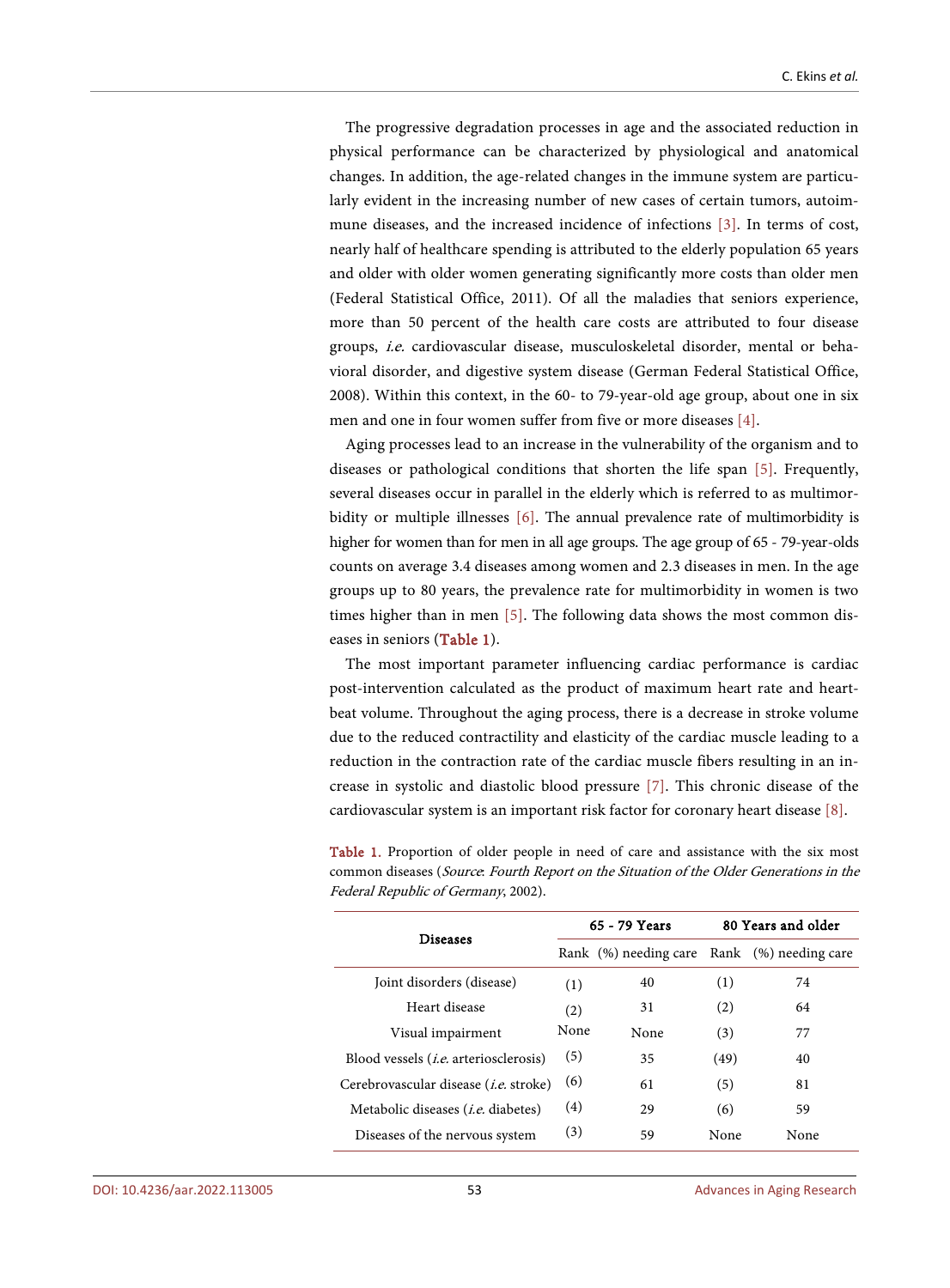The reduction in lung capacity, also known as vital capacity, and the increase in residual volume, is among the pulmonary changes that occur in seniors. They are caused by the reduced distensibility of the lungs as well as by the increasingly restricted mobility of the thorax [\[7\].](#page-24-6) In addition, an increase in airway resistance means that more energy is required for inhalation and exhalation [\[9\].](#page-24-8) Despite age-related changes in all maximum oxygen uptake, also referred to as the gross criterion for endurance performance, exercise and training can provide positive improvements that can delay the onset and lessen its severity [\[8\].](#page-24-7) 

The musculoskeletal system, consisting of bones, muscles, joints, and ligaments, is also affected by aging processes. From the age of fifty, the decrease in vitamin D metabolism leads to an annual loss of bone mass of about 0.5% - 1%. In menopausal women, bone loss is even higher due to the rapid decrease in estrogen concentration—up to 3% per year. Consequences of age-related demineralization of the bones are changes in shape and increased susceptibility to fracture [\[10\].](#page-24-9) Muscle mass atrophies by about 30% with age, leading to decreased muscle strength and lower physical performance which often results in limited ability to confidently cope with daily living activities and an increased risk of fall[s \[5\].](#page-24-4) 

The term cognitive aging is associated with physiological changes in the brain that includes the loss of neurons, reduction of synaptic connectivity, and atrophy as well as general mental mechanisms such as motivation [\[11\].](#page-24-10) One of the cognitive diseases in seniors is dementia which is a "chronically progressive brain degradation with loss of earlier thinking abilities" [\[12\].](#page-24-11) According to the Berlin Study on Aging, dementia is the most frequent mental illness among seniors, with the prevalence among those over 65 years of age at six percent [\[13\].](#page-25-0) Participants with dementia experience a progressive decline in motor-functional performance which primarily affects strength, balance, and gait performance [\[14\].](#page-25-1)  Memory plays a vital role in the development and maintenance of identity and independence and is therefore of fundamental importance for all, but especially, seniors. Only through increased task complexity or the number and complexity of novel tasks, do differences become more visible [\[15\].](#page-25-2)

Age-related changes in anatomical and physiological parameters of the auditory system led to a decrease in hearing performance and the associated information intake which can have a negative effect on social relationships and cognitive performance. The aging process of vision includes, among other things, a reduction of visual acuity, which occurs in approximately 50 percent of seniors over the age of 75 years. In addition, there are changes in contrast sensitivity, which is important for distance, color perception, and peripheral vision. Similar to hearing, visual performance is a valuable tool for the reception of information [\[16\].](#page-25-3) 

Further age-related developments can be observed in psychomotor performance. The reaction time of people over 65 years of age is about 25 percent longer than that of younger people [\[16\].](#page-25-3) The physical inactivity of seniors is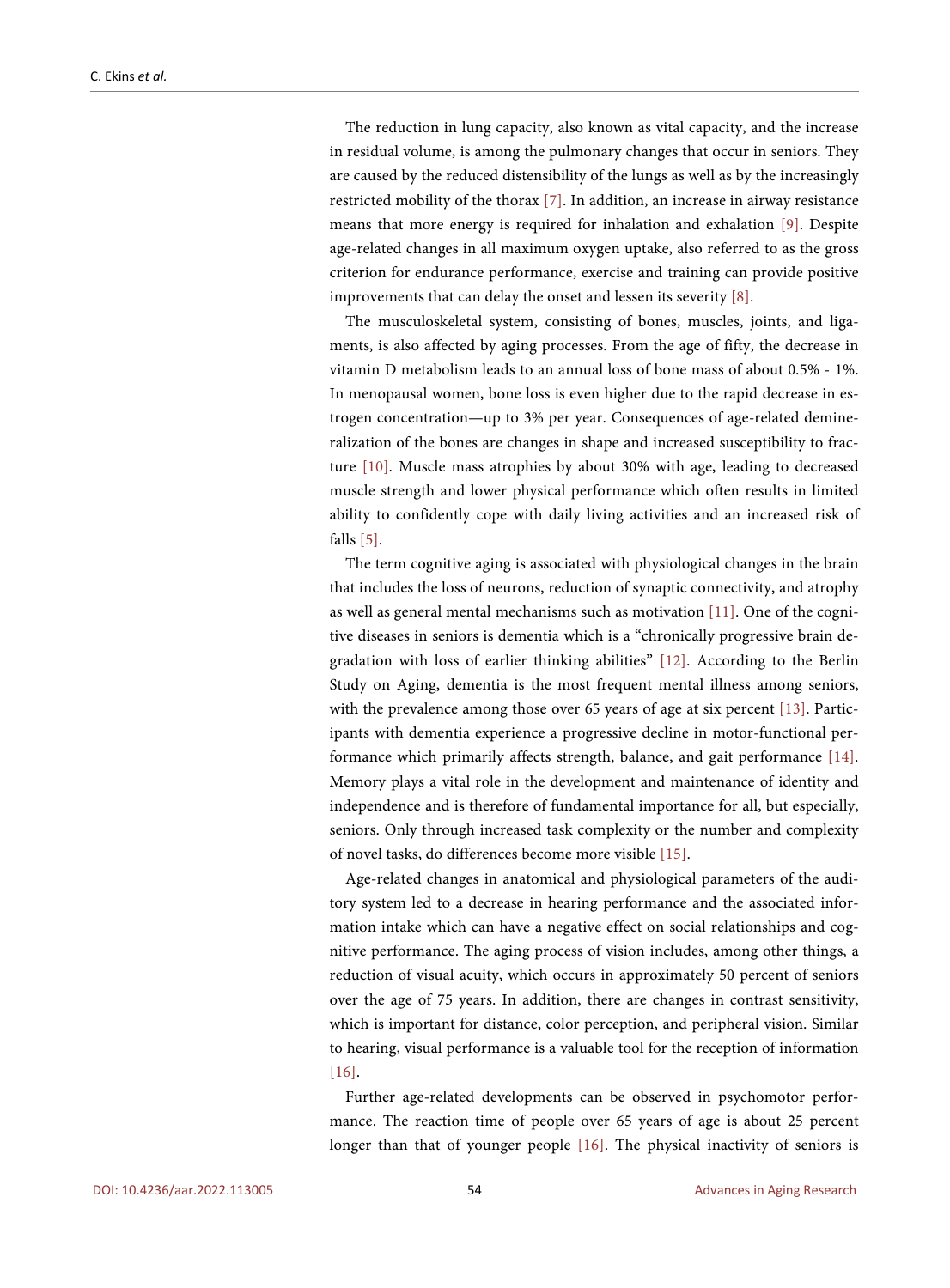considered a principal factor influencing the loss of strength and muscle mass [\[9\].](#page-24-8) Late adulthood, beginning between the ages of 45 and 50, is characterized by an increasing decline in motor performance [\[17\].](#page-25-4) Gradual degeneration of the coordinative abilities is particularly noticeable in daily living skills capability. Due to the reduced balance capability, ordinary situations such as climbing stairs or carrying objects become significantly more difficult. A lack of reaction, spatial awareness, orientation, and ability to reposition lead to reduced security of movement in seniors, especially in unfamiliar surroundings [\[18\].](#page-25-5) The deficits become particularly apparent in occupations with high physical and mental performance requirements. In the 60- to 70-year-olds, the decline in motor performance is generally so far advanced that significant deteriorations in overall motor function become apparent. Among the essential features of pronounced motor involution include a greatly reduced need for movement, slow execution of movement, and a certain rigidity or restricted mobility [\[17\].](#page-25-4) 

These statistics beg the question of what is to be done to reduce the negative age-related maladies. The structural change in the population and the accompanying challenges make it necessary to take a closer look at sports for seniors. Physical activity can help to counteract the age-related decline in physical and mental performance. Studies point to motor improvements in this context and support physical training as an effective form of therapy because of its favorable influence on numerous risk factors and diseases in seniors [\[1\].](#page-24-0) Therefore, it is essential for seniors to remain physically and mentally fit for as long as possible to improve their quality of life, contribute to the overall performance of society and relieve the burden on the social systems [\[19\].](#page-25-6) 

Appropriate coordinative training improves the ability to learn motor skills and increasingly improves reaction and balance leading to more security in movement and thus serving to prevent accidents, promote motor adaptability, and ensure adequate reaction in unexpected situations [\[20\].](#page-25-7) In addition to the physical aspects, an active lifestyle also has a favorable effect on the mental function of seniors and can significantly counteract the development of Alzheimer's disease, dementia, and depression [\[21\].](#page-25-8) The psychological effects of sporting activity include the reduction of stress, anxiety, and depressive moods as well as promotion the general well-being, satisfaction, and self-esteem where a senior does not only become a participant, but also as a contributor to the development of improving the aging process [\[19\].](#page-25-6) Through a targeted training program, biological degradation in endurance, strength, balance, and bone density can be decreased by up to 10 or 20 years [\[22\].](#page-25-9) 

Endurance-oriented training leads to an improvement in cardiopulmonary performance. After only a few weeks of training, peripheral adaptation processes and an economization of cardiovascular work is reflected in a reduced heart rate at rest and during exertion and results in increased stroke volume, reduced oxygen load on the heart muscle, and decreases cardiovascular risk factors such as high blood pressure and reduced lung capacity [\[23\].](#page-25-10)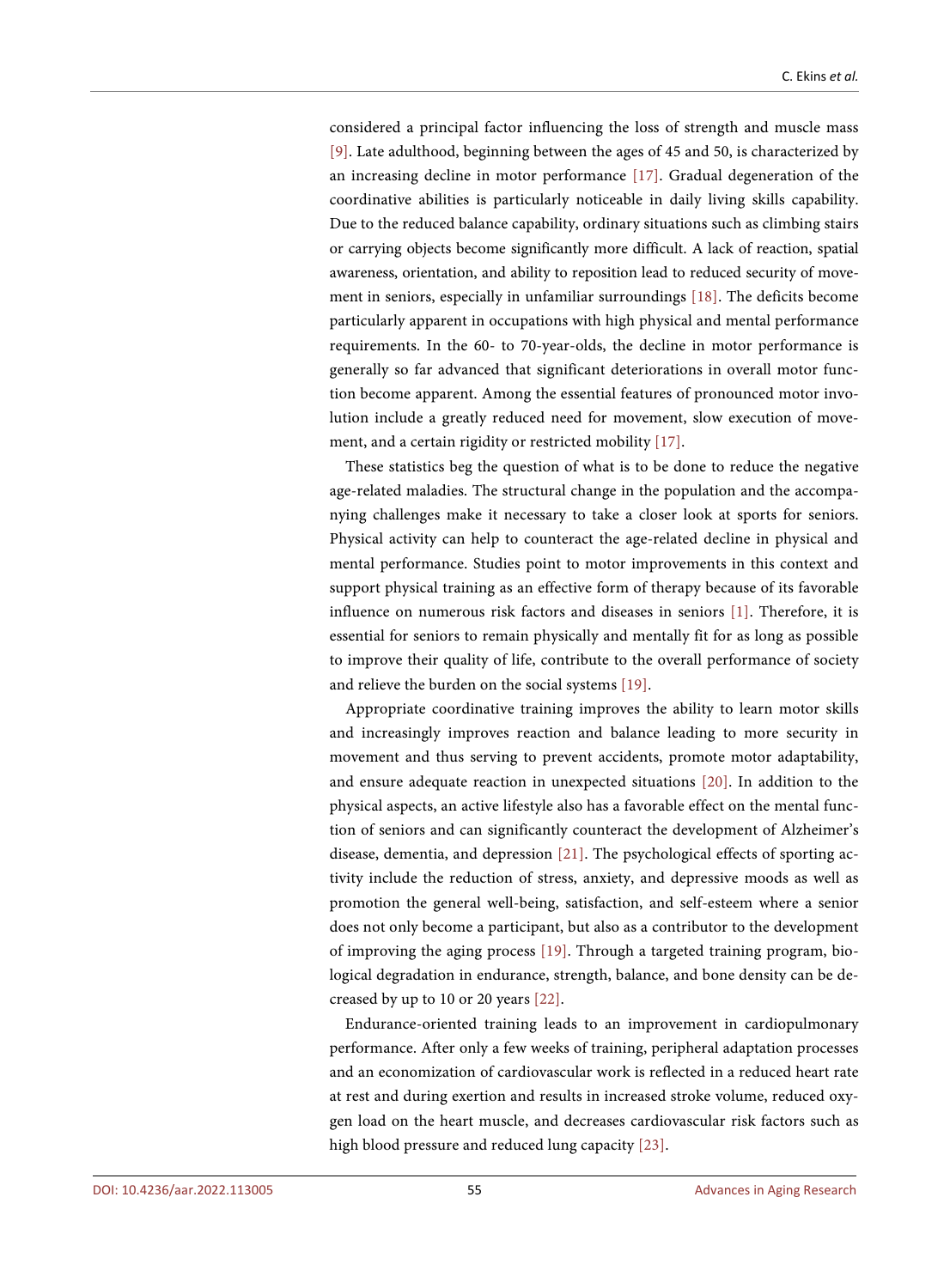Further adaptations can be observed in the musculoskeletal system as regular research-based stresses and strains lead to a strengthening of bones, cartilage, tendon, and ligament structures, and musculature is better supplied with blood due to increased capillarization [\[24\].](#page-25-11) Strength training delays function-diminishing processes of the active and passive musculoskeletal system, counteracts age-related muscle atrophy, and can increase muscle mass by 3.3 pounds within 8 weeks. Similar to endurance training, strength training also has a positive effect on blood lipids and improves glucose metabolism [\[25\].](#page-25-12) As part of a comprehensive training program, a daily stretching program of 5 - 10 minutes contributes to an improvement of joint mobility and muscular loosening, and flexibility training optimizes body perception and body awareness [\[20\].](#page-25-7) By eliminating imbalances in the musculature, incorrect postures can be compensated for or avoided.

The second question that should be asked is what kind of physical, social, and emotional activities or training is best suited for seniors. Gimpel (2008) strongly encourages a multi-disciplinary approach because it will build a more flexible and sophisticated brain for enhanced social skills and memory development [\[26\].](#page-25-13) Movement is an important part of a multidisciplinary approach to improving executive function and is essential to learning as it integrates and anchors new information into our neural networks. Every time we move in an organized manner, full brain activation and integration occurs and the door to learning opens [\[27\].](#page-25-14) Multi-disciplinary approaches also include the use of music as a well-established professional health discipline and therapeutic stimulus to achieve therapeutic goals. Kemper and Danhour (2005) spoke directly to this when they said, "music is widely used to enhance well-being, reduce stress, and distract patients from unpleasant symptoms. Although there are wide variations in individual preferences, music appears to exert direct physiological effects through the autonomic nervous system. It also has indirect effects by modifying caregiver behavior. Music effectively reduces anxiety and improves mood for medical and surgical patients, for patients in intensive care units and patients undergoing procedures, and for children as well as adults. Music is a low-cost intervention that often reduces surgical, procedural, acute, and chronic pain. Music also improves the quality of life for patients receiving palliative care, enhancing a sense of comfort and relaxation. Providing music to caregivers may be a cost-effective and enjoyable strategy to improve empathy, compassion, and relationship-centered care while not increasing errors or interfering with technical aspects of care" [\[28\].](#page-25-15) DeAngelis (2018) reported that Nina Kraus, Professor of Communication Sciences and Neurobiology, studied the biology of auditory learning and strongly suggested that there is a relationship between neural response consistency and the ability to keep a beat as this ability was fundamental and positively affected both sports and musical performance, as well as speech-flow and motor skills [\[29\].](#page-25-16) To combine movement and music with simple to complex choreographies, and fun, research-based dance steps with moti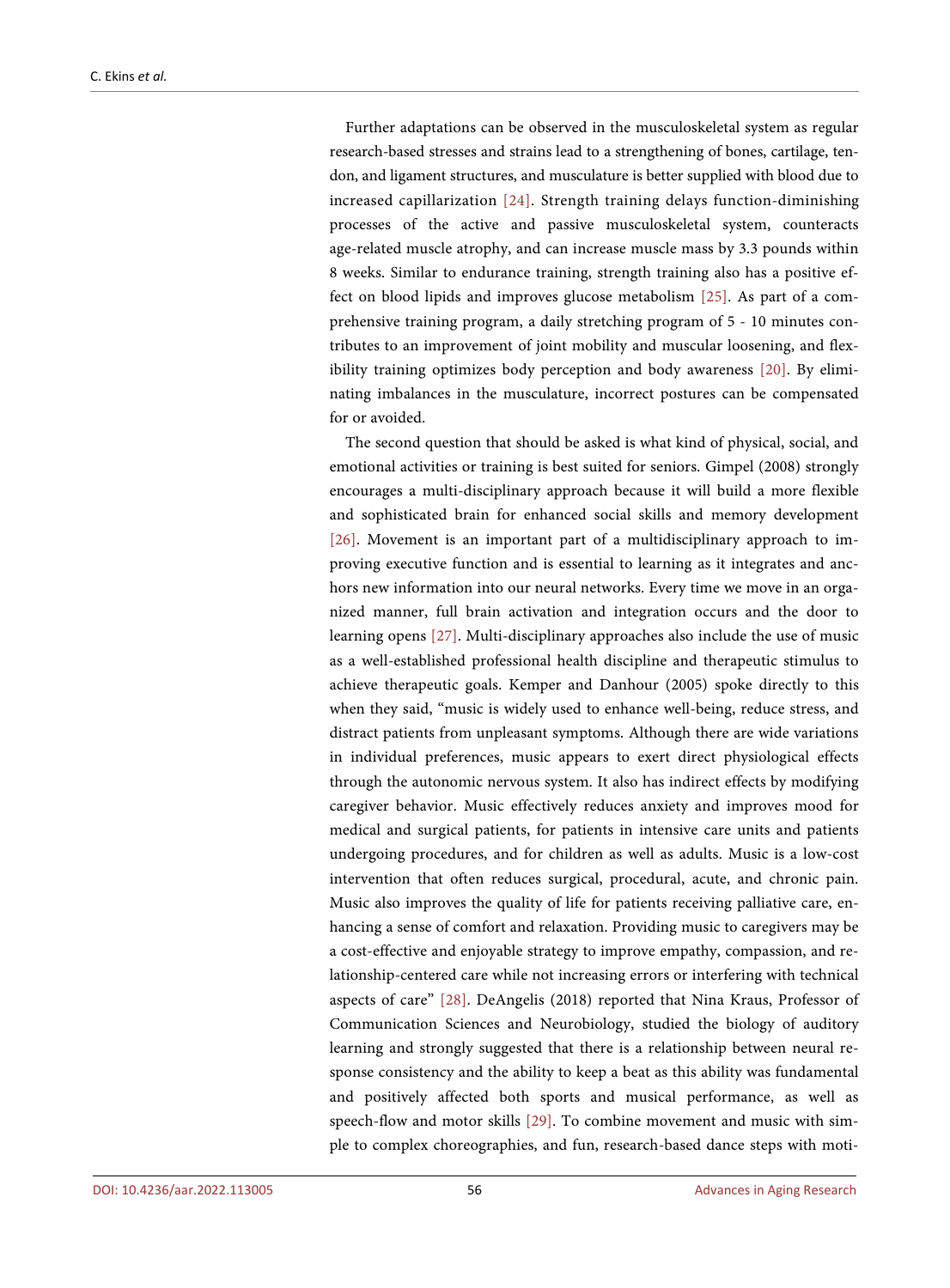vational music, as with Drums Alive, the effects can have a very positive effect on balance and gait in seniors [\[30\].](#page-25-17) In addition, dancing as physical activity could help to improve functionality and contribute to falling prevention.

Lastly, the evidence-based effects of drumming exercise have been accepted as a therapeutic approach to a myriad of maladies as well as a validated protocol for overall health and wellness. Barry Bernstein conducted research on group therapeutic drumming and concluded that it breaks down social barriers, encourages freedom of expression, exercises non-verbal communication, and embodies unity and cooperation. In addition, it provides a holistic wellness activity involving all aspects of physical, cognitive, emotional, and psychological functionality, stimulating the body's natural physical and emotional healing processes. Therapeutic group drumming has been proved to decrease depression, anxiety, and stress, boost immune system functioning, and benefit physical health [\[31\].](#page-25-18) Dr. Ping Ho concluded that participation in group drumming led to significant improvements in multiple domains of social-emotional behavior [\[32\].](#page-26-0) Research regarding drumming as exercise has been made accessible by classifying it as an aerobic and sometimes anaerobic activity [\[33\].](#page-26-1) Karl Bruhn, known as the Father of the Music-Making and Wellness Movement, said, "without the obstacle of a challenging learning curve, group drumming offers an enjoyable, accessible, and fulfilling activity from the start for young and old alike". He continues, "drumming has great acceptance cross-culturally and is inclusive, regardless of age or ability. Therefore, drumming could be used as a medium to introduce a wider population to exercise and additional therapeutic protocols" [\[34\].](#page-26-2) To fully illustrate the comprehensive utility, power, and influence of a multidisciplinary approach and the importance of drumming to contribute as a key component to advancing physical, emotional, social, and cognitive capabilities, Remo Belli, Founder and CEO of Remo, Inc. said, "it's time to stop thinking of the drum as just a musical instrument, and start thinking of it as a unifying tool for every family, a wellness tool for every retiree, and an educational tool for every classroom" [\[35\].](#page-26-3) 

#### **2. Methods**

Twenty-six residents of two senior care facilities were selected to participate in this study that consisted of 18 females and 8 males who resided in either the Pro Senior Care Residence or the Azurt Retirement Home in Chemnitz, Germany. The Drums Alive intervention group consisted of 14 participants (10 females and 4 males) which average age, weight and height was 83 years, 156 pounds and 63 inches [\(Table 2\)](#page-7-0). The Hand-Foot Coordination intervention group consisted of 12 participants (8 females and 4 males) which average age, weight and height was 82 years, 161 pounds and 63 inches [\(Table 3\)](#page-7-1).

In addition to anthropometric data, heart rate, blood pressure, and balance, were measured using standard lab equipment. Heart rate was monitored during each session with the Polar Team System which used moistened electrodes, a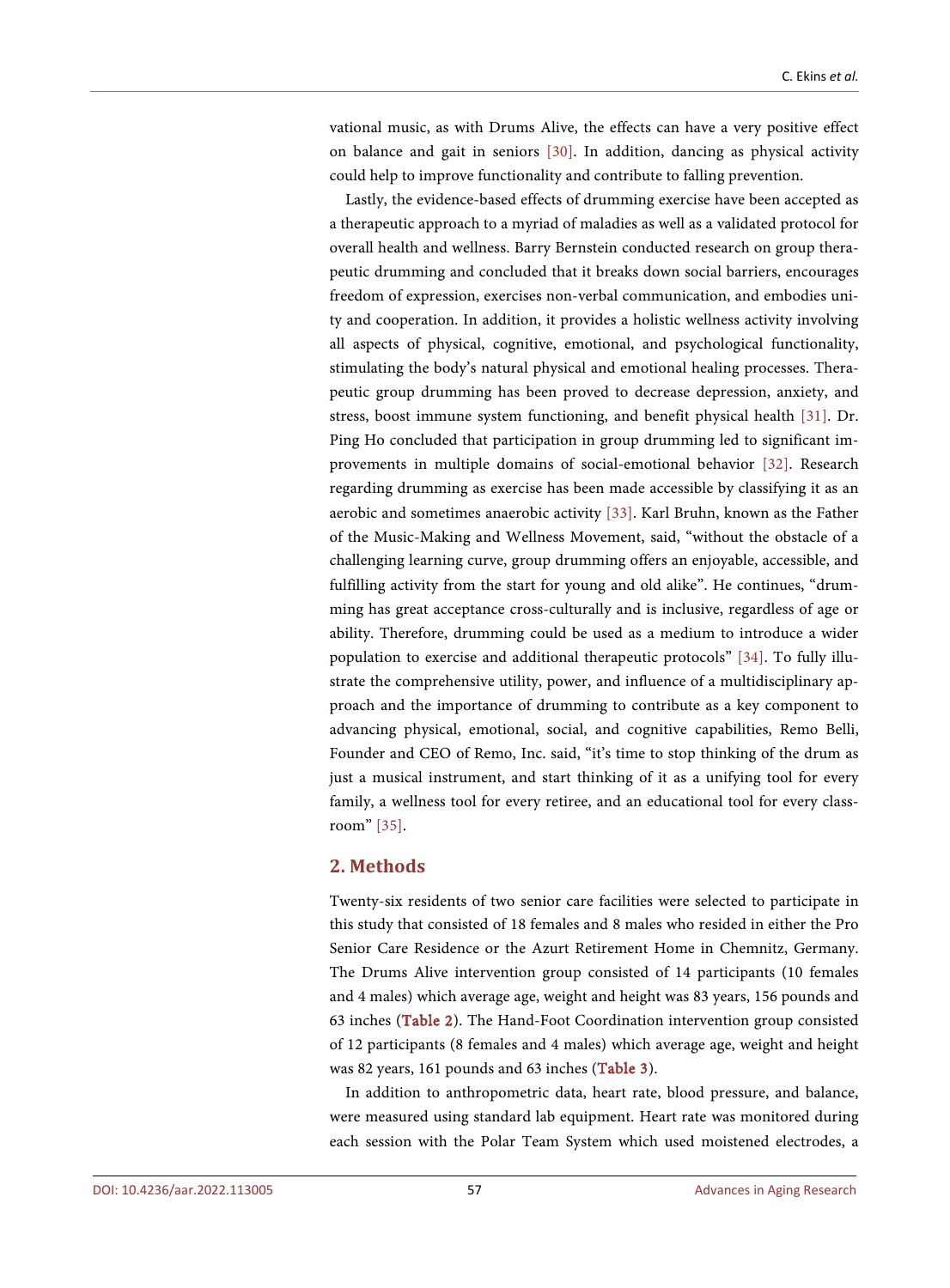| Measurements | Age (years) | Weight (lbs)  | Height (in) |
|--------------|-------------|---------------|-------------|
| Avg          | 82.54       | 156.02        | 62.81       |
| <b>Sx</b>    | 10.53       | 38.33         | 5.23        |
| Min/Max      | 57.00/92.00 | 110.23/240.30 | 53.93/72.83 |

<span id="page-7-0"></span>**Table 2.** Anthropometric data of the Drums Alive intervention group ( $n = 14$ ).

<span id="page-7-1"></span>**Table 3.** Anthropometric data of the Hand-Foot Coordination intervention group ( $n =$ 12).

| Measurements | Age (years) | Weight (lbs)  | Height (in) |
|--------------|-------------|---------------|-------------|
| Avg          | 82.17       | 161.11        | 62.77       |
| <b>Sx</b>    | 7.11        | 25.94         | 3.09        |
| Min/Max      | 69.00/91.00 | 108.02/202.82 | 57.87/67.32 |

sensor strap, and a transmitter to collect data and intervene if an abnormal heart rate was detected. The balance measurement was obtained by using a dynamometric pressure distribution measuring plate to determine the body center of gravity and fluctuations over a 10 second period. The coordination and memory test data were obtained with an Age Scan measurement device.

The bar drop test required the participants were required sit in a chair, extend their stronger arm vertically at their side with the thumb and index finger forming a 90˚ angle. The test supervisor would place the bar drop device, a 3 foot long, 0.25 lbs. round bar between their own thumb and index finger; and, without notice, release the bar at which point the participant was required to reach out as quickly as possible and catch the bar. Before the three scoring rounds, the procedure was demonstrated once and each participant was allowed to practice the test to ensure they understood the concept.

The Chair-Rise Test required each participant to stand up from a chair and sit down again as often as possible in 30 seconds. A support frame was provided for those who needed assistance.

The coordination and memory tests were conducted in a quiet room to avoid distractions. The coordination test began when the participant pressed a start button and arranged randomly placed, pyramid-shaped numbers from 1 to 9 in correct order. If the selected sequence of numbers was incorrect, the test was automatically aborted. There were two practice trials before the test was administered and the best score of two official attempts was recorded. The arrangement of the numbers changed after each press of the start button. The memory test had a fixed number sequence from 0 to 9, which was distributed over two lines. The task was to name the digit which flashed, then when the second digit flashed, the task was to remember and name the first digit, then, then second digit, and continue this pattern until all 9 digits were named in proper order. The test supervisor monitored the test and pressed the selections made the partici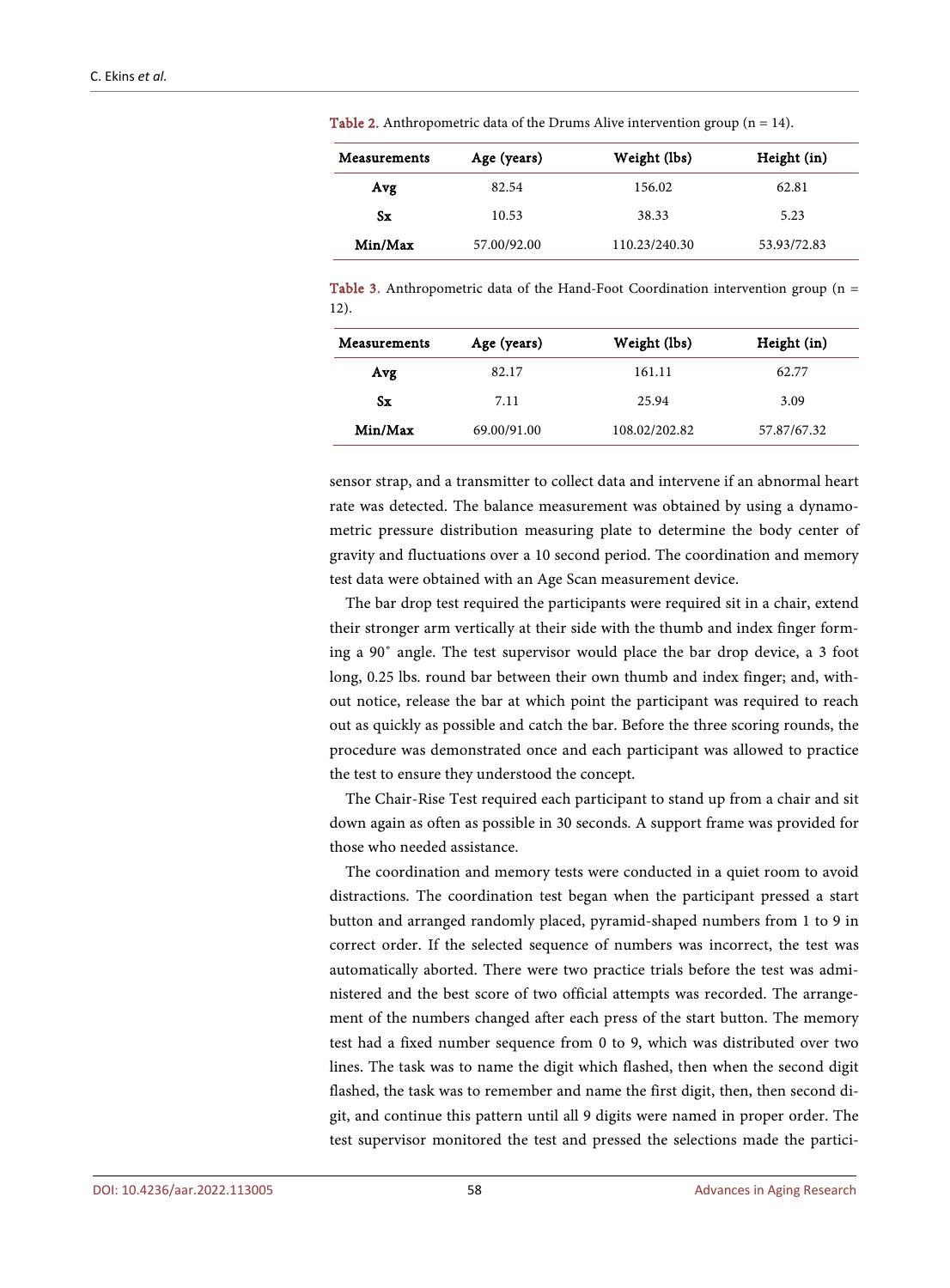pant. There were two practice trials before the test was administered and the best score of two official attempts was recorded.

The 6-minute walk test recorded the distance a participant would travel in a timed 6-minute period. This test was designed to allow full participation regardless of ability, including those who needed a walker or wheelchair. Chairs were provided in case a participant needed to rest and each participant had a member from the research team accompany them to ensure safety protocols were followed and assistance provided, if needed.

Rate of Perceived Exertion (RPE) was assessed during the entire intervention by having each participant subjectively score themselves using the standardized BORG scale (point value from 6 - 20), vis a vis stress and exertion, 30 minutes following each session. In addition to heart rate, this was a good measure for the estimation and regulation of the physical intensity and is routinely used in diagnostics and therapy. In practice, intensities on the RPE chart of 9 (quite easy) to 13 (somewhat strenuous) are used for training in the health sector with the recommended score being 13. In this study, the average perception of exertion in both groups was mostly within this range over the entire intervention period which indicated an appropriate training intensity. The choices were thoroughly explained before the intervention and each senior had a choice to either point to their score on the scale or tell the test supervisor.

The motivation data was measured using a validated instrument called, the "fun" scale, developed in collaboration between the professorships of Sports Medicine and Media Communication at Chemnitz University of Technology. This analog scale mirrored the criteria of the BORG Scale used to measure RPE with the values between 6 and 20 points were used to measure the motivation vis a vis fun after each session. According to the subjective scale, 6 points equated to no fun at all, and 20 points equated to an enormous amount of fun. The mean value of the scale was 12 - 14 points with the low motivation scores ranging from 6 to 11 points and 15 and above was considered as having fun or a higher degree of motivation.

#### **3. Statistics and Analysis**

The data was recorded and graphically processed using Excel version 2007 and 2003 from Microsoft and represented in [Figures 2-13.](#page-9-0) The statistical tests and evaluations were produced using SPSS 18 (Statistical Package for the Social Science) and the Wilcoxon signed-rank test that compared two interdependent samples that were not normally distributed. The results of the ultrasound examination were analyzed using one-factor analysis of variance. The significance level was set at 5% for all tests ( $p = 0.05$ ); thereby  $p > 0.05$  designated as not statistically significant and  $p \le 0.05$  as statistically significant.

## **4. Results**

In terms of heart rate and blood pressure, the Drums Alive intervention showed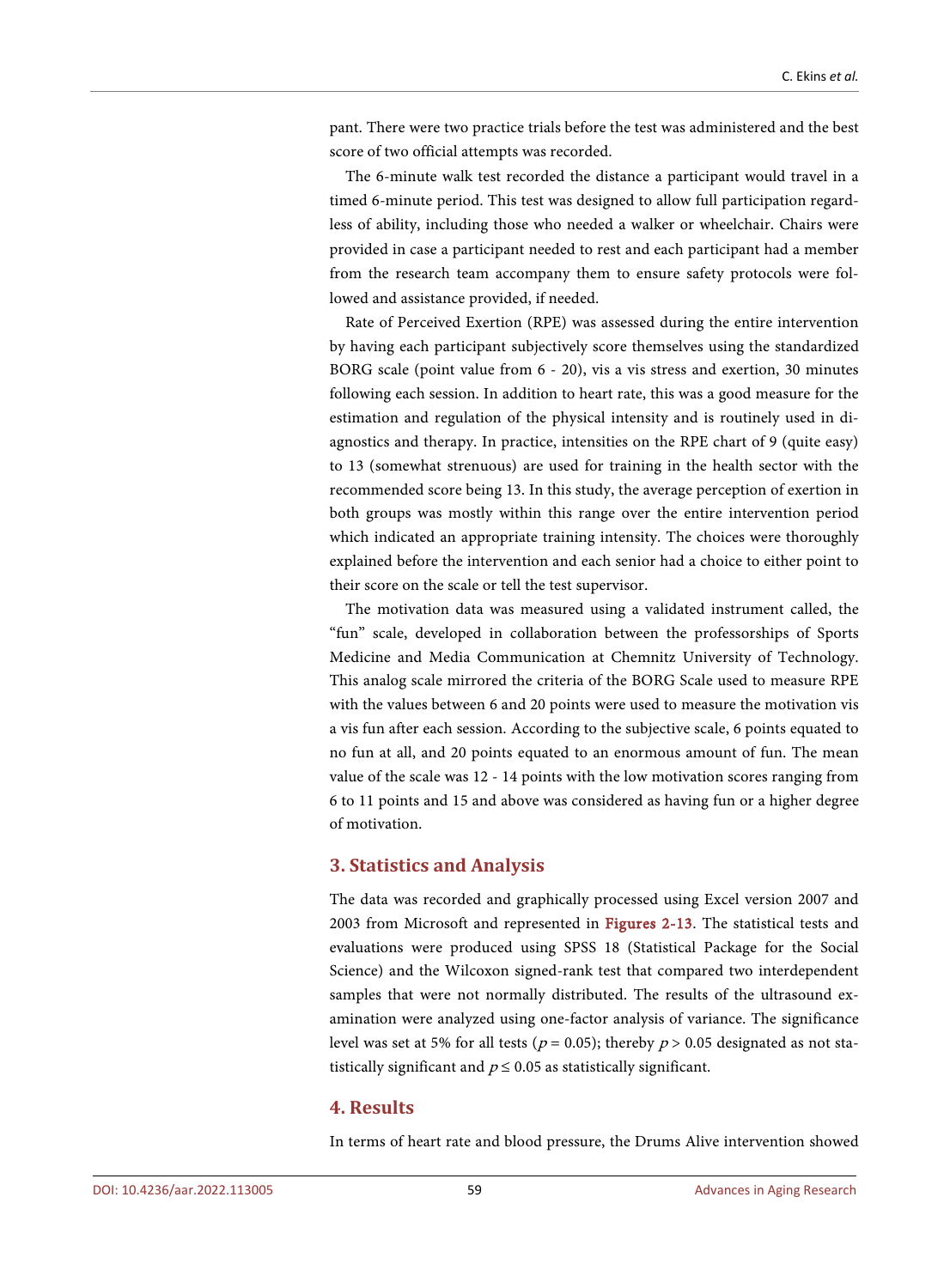statistically significant improvements in the healthy group by lowering their heart rate by 7 beats a minute with little to no appreciable change occurring between pre- and post-test scores for the Hand-Foot Coordination intervention. In terms of blood pressure, the average systolic and diastolic blood pressure preand post-measurements of both intervention healthy groups were statistically significantly. The Drums Alive participants lowered systolic blood pressure by 9 mmHg and diastolic blood pressure by 7 mmHg; and the Hand-Foot Coordination measurements lowered their systolic pressure by 9 mmHg and diastolic pressure by 2 mmHg.

<span id="page-9-0"></span>





Figure 2. (a) Drums Alive vs Hand-Foot Coordination: Healthy Group Heart Rate; (b) Drums Alive Healthy Group Heart Rate (\* indicates  $p < 0.05$ ). There was a significant reduction in the Drums Alive, heart rate, from pre ( $M = 76$ ,  $SD = 9$ ) to posttest ( $M = 69$ ,  $SD =$ 5,  $p < 0.05$ ) in healthy seniors; (c) Hand-Foot Coordination Healthy Group Heart Rate. There was no difference in Hand-Foot Coordination, heart rate, from pre  $(M = 81, SD = 13)$ to posttest ( $M = 78$ ,  $SD = 14$ ,  $p > 0.05$ ) in healthy seniors.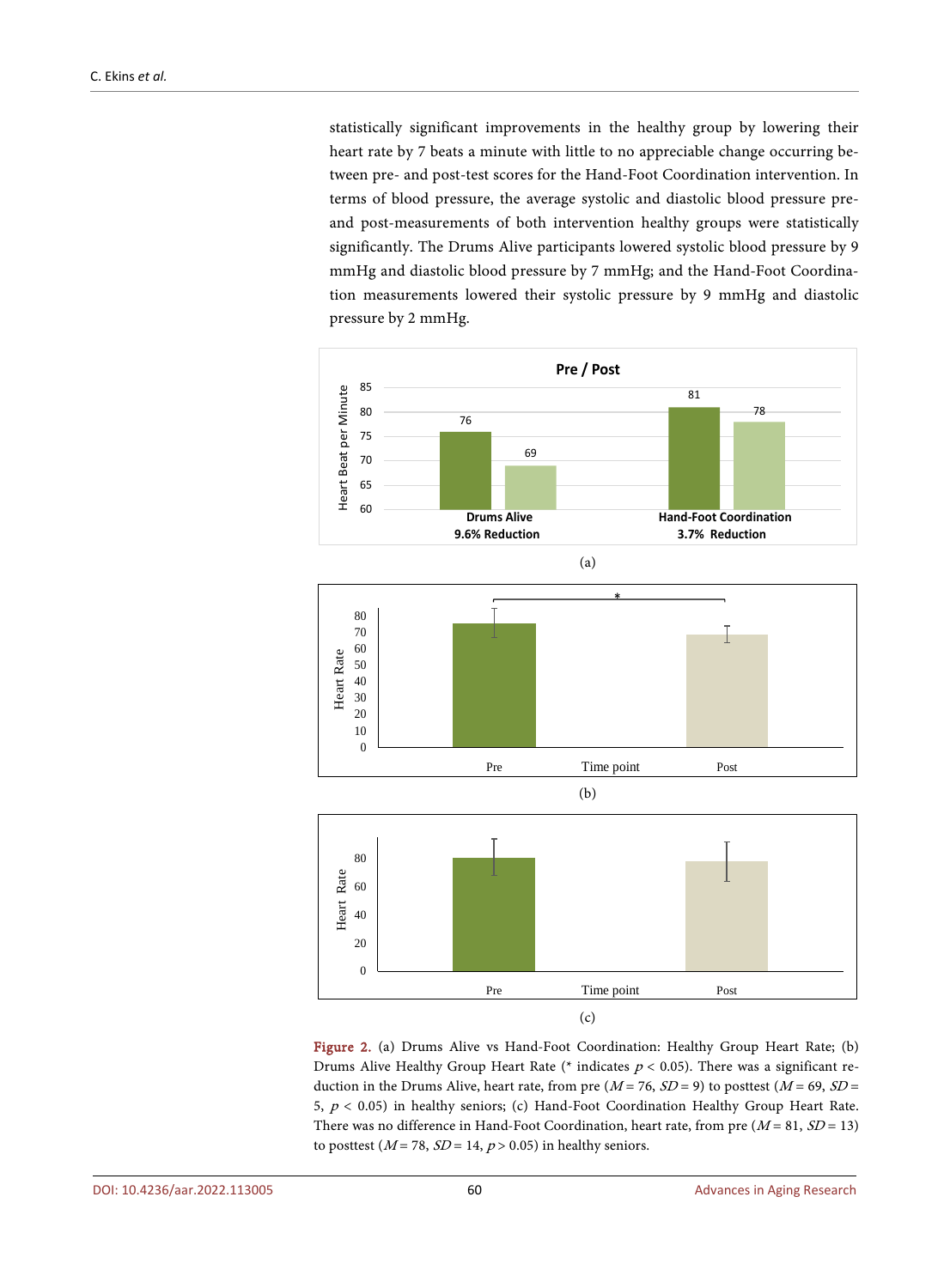





Figure 3. (a) Drums Alive vs Hand-Foot Coordination Healthy Group Blood Pressure; (b) Drums Alive Blood Healthy Group Blood Pressure (\* indicates  $p < 0.05$ ). There was a significant decrease in Drums Alive, systolic, from pre  $(M = 156, SD = 4)$  to posttest  $(M = 139, SD)$  $= 4$ ,  $p = 0.026$ ) in healthy seniors. There was no difference in Drums Alive, diastolic, from pre ( $M = 79$ ,  $SD = 5$ ) to posttest ( $M = 72$ ,  $SD = 6$ ,  $p > 0.05$ ) in healthy seniors; (c) Hand-Foot Coordination Healthy Group Blood Pressure (\* indicates  $p < 0.05$ ). There was a significant decrease in Hand-Foot Coordination, systolic, from pre ( $M = 132$ ,  $SD = 5$ ) to posttest ( $M =$ 123,  $SD = 4$ ,  $p = 0.033$ ) in healthy seniors. There was no difference in Hand-Foot Coordination, diastolic, from pre ( $M = 68$ ,  $SD = 5$ ) to posttest ( $M = 66$ ,  $SD = 6$ ,  $p > 0.05$ ) in healthy seniors.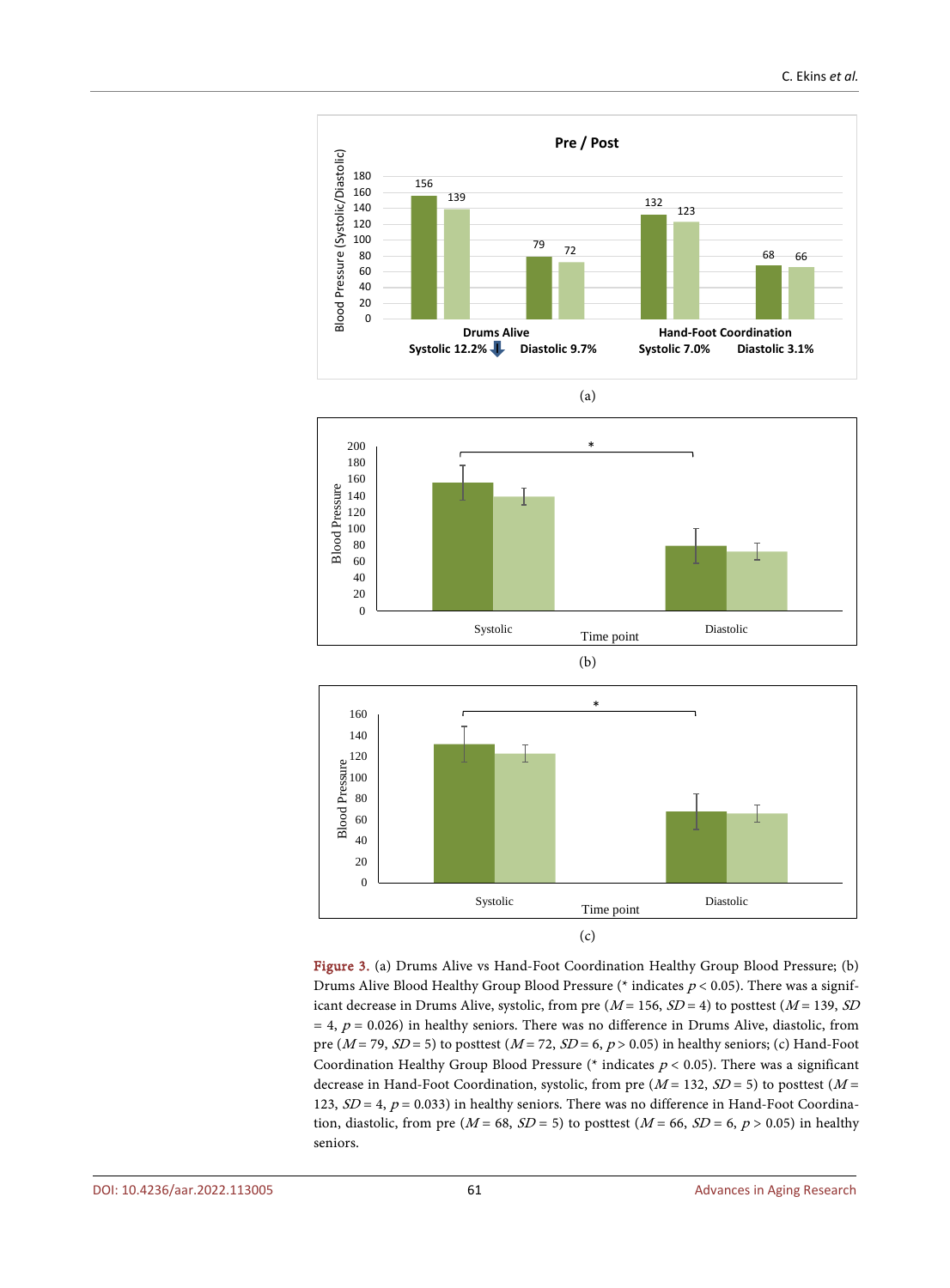







(c)

Figure 4. (a) Drums Alive vs Hand-Foot Coordination Healthy Group Height (Uprightness); (b) Drums Alive Healthy Group Height (Uprightness). There was no difference in Drums Alive, height (uprightness), from pre  $(M = 63, SD = 6)$  to posttest  $(M = 64, SD = 6,$  $p > 0.05$ ) in healthy seniors; (c) Hand-Foot Coordination Healhty Group Height (Uprightness). There was no difference in Hand Coordination, height (uprightness), from pre  $(M =$ 62,  $SD = 4$ ) to posttest ( $M = 62$ ,  $SD = 4$ ,  $p > 0.05$ ) in healthy seniors.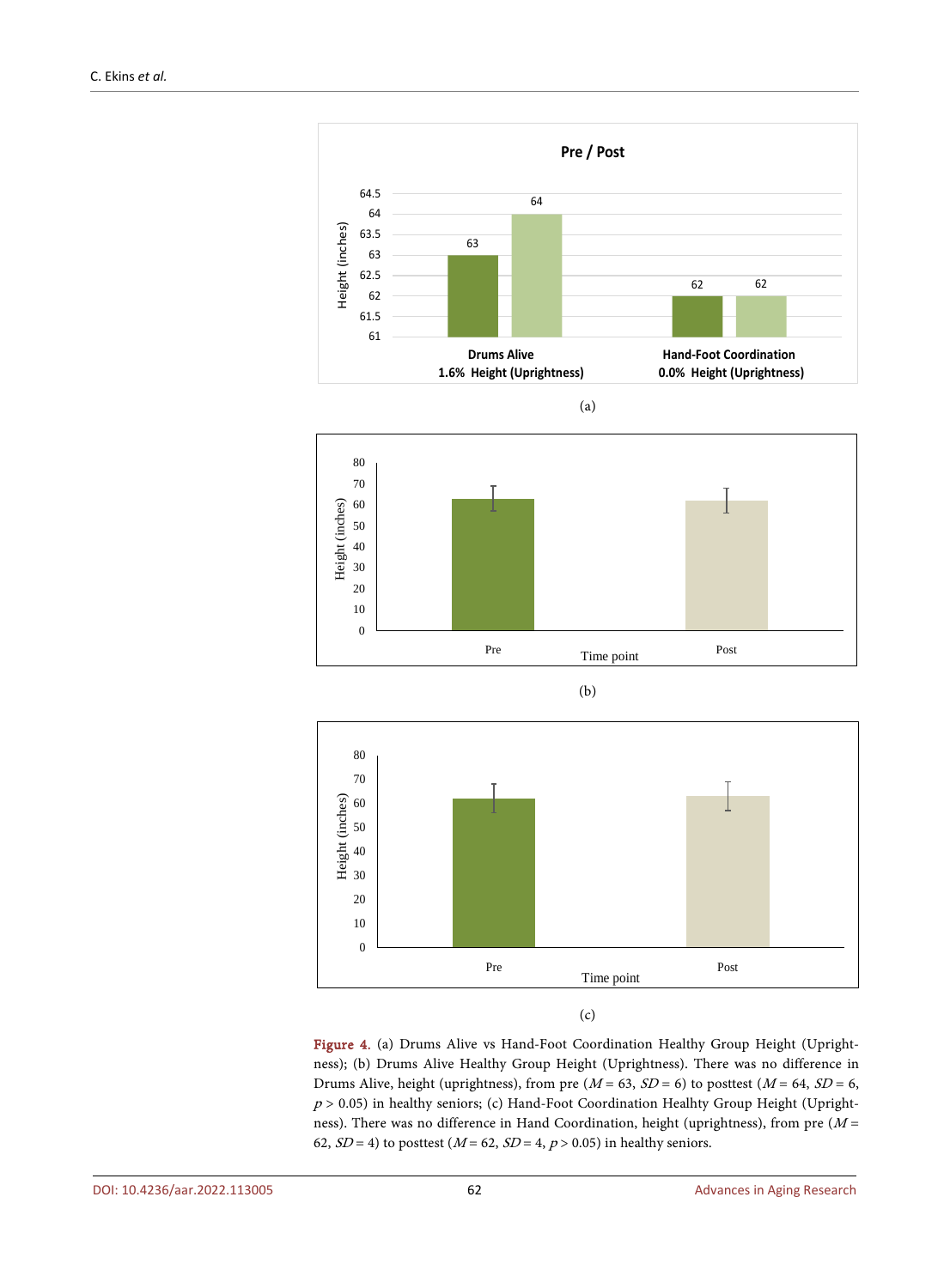









Figure 5. (a) Drums Alive vs Hand-Foot Coordination Healthy Group Weight; (b) Drums Alive Healthy Group Weight (\* indicates  $p < 0.05$ ). There was a significant increase in Drums Alive, weight, from pre ( $M = 157$ ,  $SD = 33$ ) to posttest ( $M = 163$ ,  $SD = 35$ ,  $p = 0.017$ ) in healthy seniors; (c) Hand-Foot Coordination Healthy Group Weight (\* indicates  $p < 0.05$ ). There was a significant increase in Hand-Coordination, weight, from pre  $(M = 161, SD = 35)$  to posttest  $(M = 165, SD = 35, p$ = 0.027) in healthy seniors.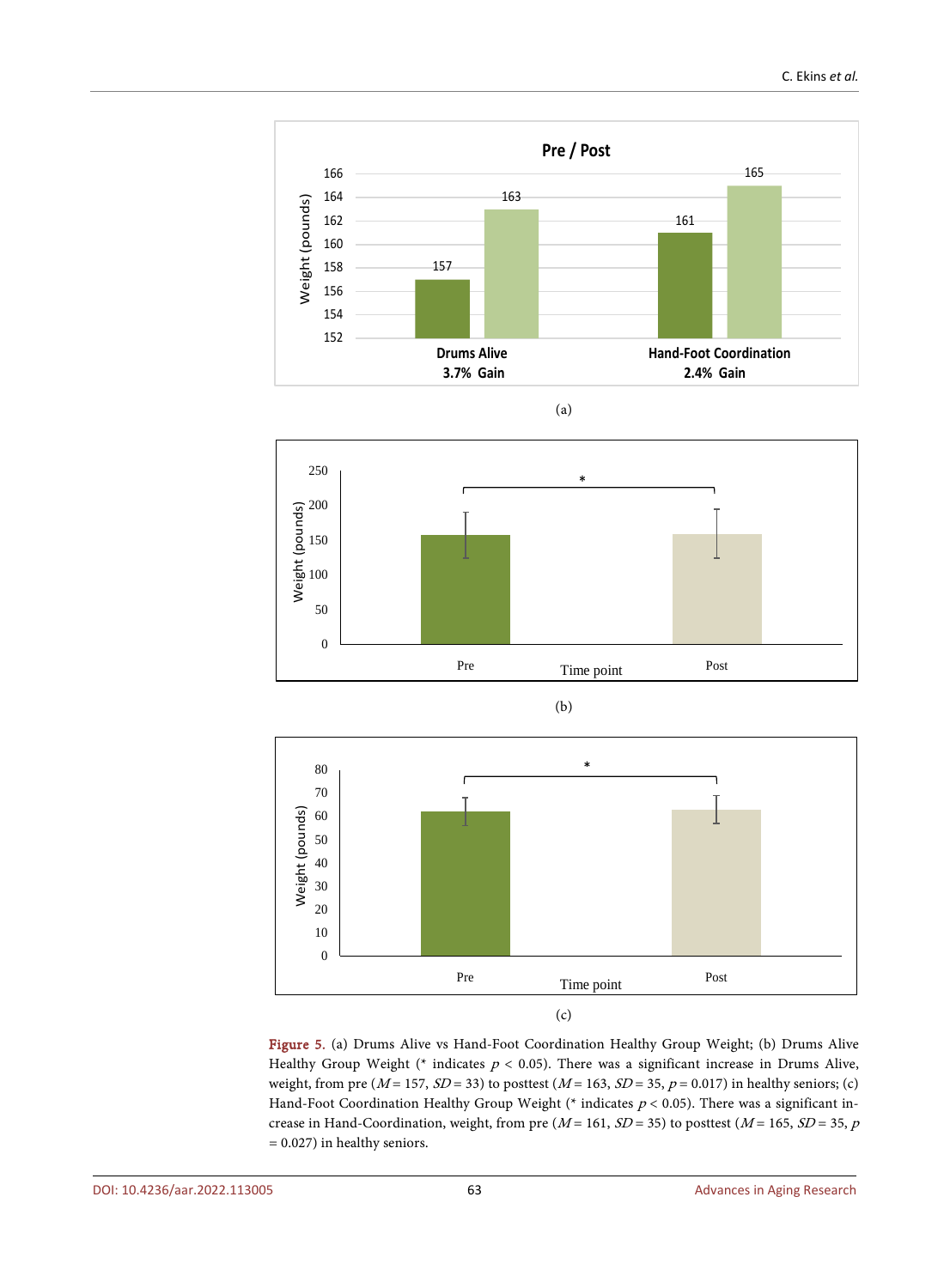

$$
f_{\rm{max}}
$$







Figure 6. (a) Drums Alive vs Hand-Foot Coordination Healthy Group Chair Rise; (b) Drums Alive Healthy Group Chair Rise (\* indicates  $p < 0.05$ ). There was a significant increase in Drums Alive, chair rise, from pre ( $M = 10$ ,  $SD = 3$ ) to posttest ( $M = 13$ ,  $SD = 3$ ,  $p = 0.016$ ) in healthy seniors; (c) Hand-Foot Coordination Healthy Group Chair Rise. There was no difference in Hand-Foot Coordination, chair rise, from pre ( $M = 6$ ,  $SD = 3$ ) to posttest ( $M = 7$ ,  $SD = 4$ ,  $p > 0.05$ ) in healthy seniors.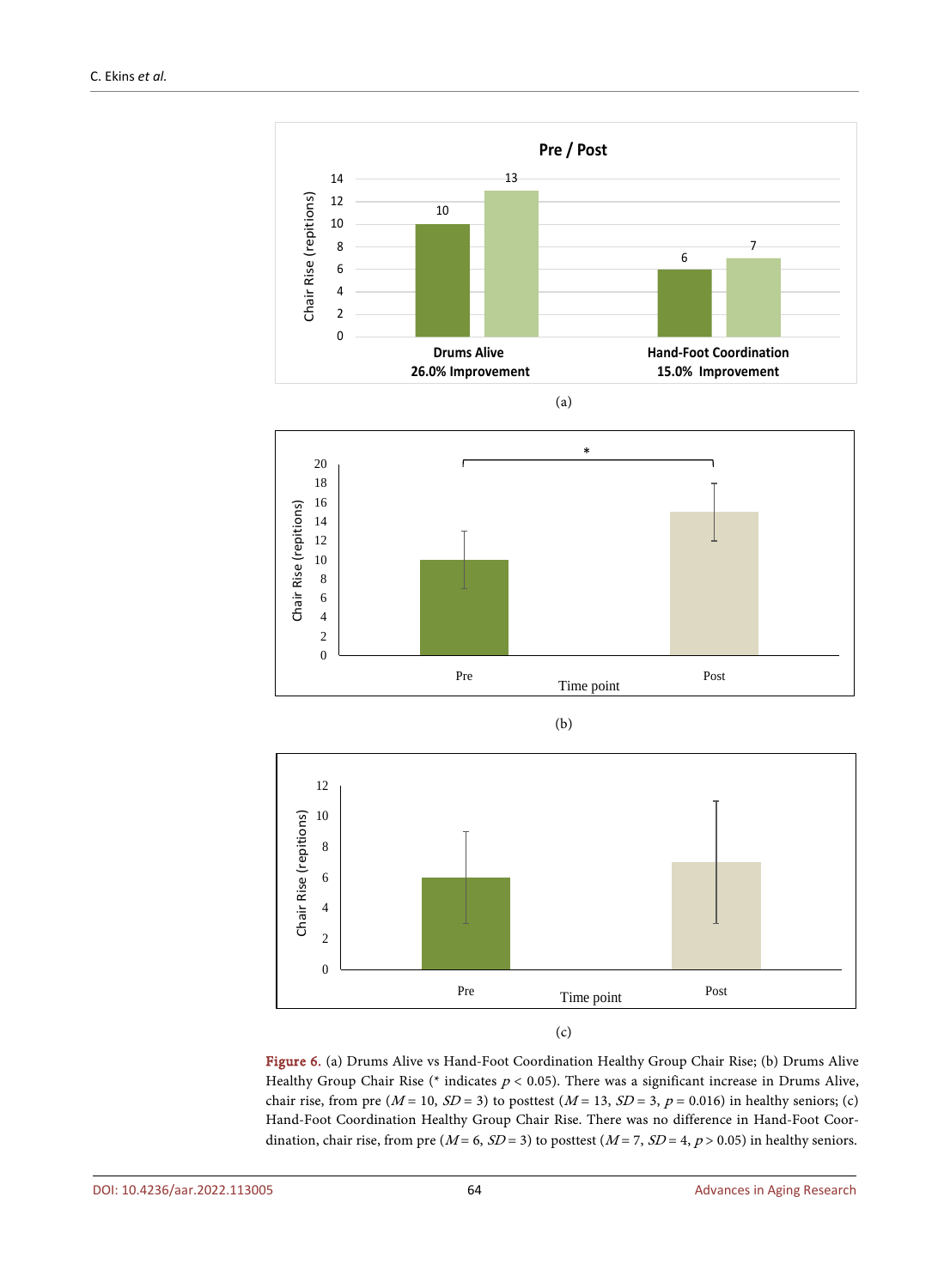







Figure 7. (a) Drums Alive vs Hand-Foot Coordination Healthy Group Bar Drop; (b) Drums Alive Healthy Group Bar Drop (\* indicates  $p < 0.05$ ). There was a significant decrease in Drums Alive, bar drop, from pre ( $M = 26$ ,  $SD = 4$ ) to posttest ( $M = 17$ ,  $SD = 4$ ,  $p = 0.028$ ) in healthy seniors; (c) Hand-Foot Coordination Healthy Group Bar Drop. There was no difference in Hand-Foot Coordination, bar drop, from pre ( $M = 29$ ,  $SD = 9$ ) to posttest ( $M = 28$ ,  $SD = 9$ ,  $p > 0.05$ ) in healthy seniors.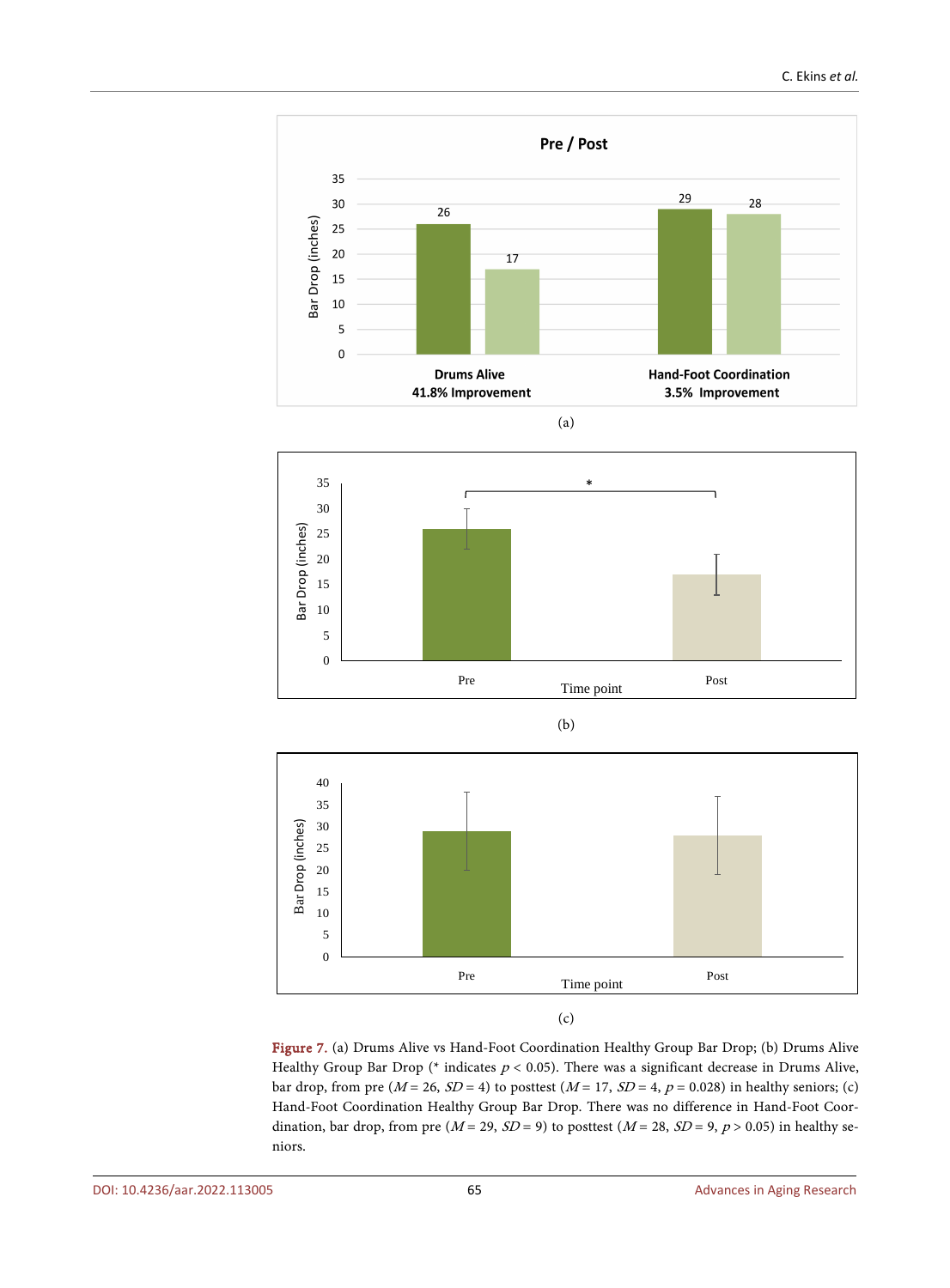







Figure 8. (a) Drums Alive vs Hand-Foot Coordination Healthy Group Six-Minute Walk; (b) Drums Alive Healthy Group 6-Minute Walk. There was no difference in Drums Alive, 6-minute walk, from pre  $(M = 322, SD = 84)$  to posttest  $(M = 344, SD = 0, p > 0.05)$  in healthy seniors; (c) Hand-Foot Coordination Healthy Group Six Minute Walk. There was no difference in the six minute walk from pre ( $M = 241$ ,  $SD = 54$ ) to posttest ( $M = 233$ ,  $SD = 13$ ,  $p > 0.05$ ) in healthy seniors.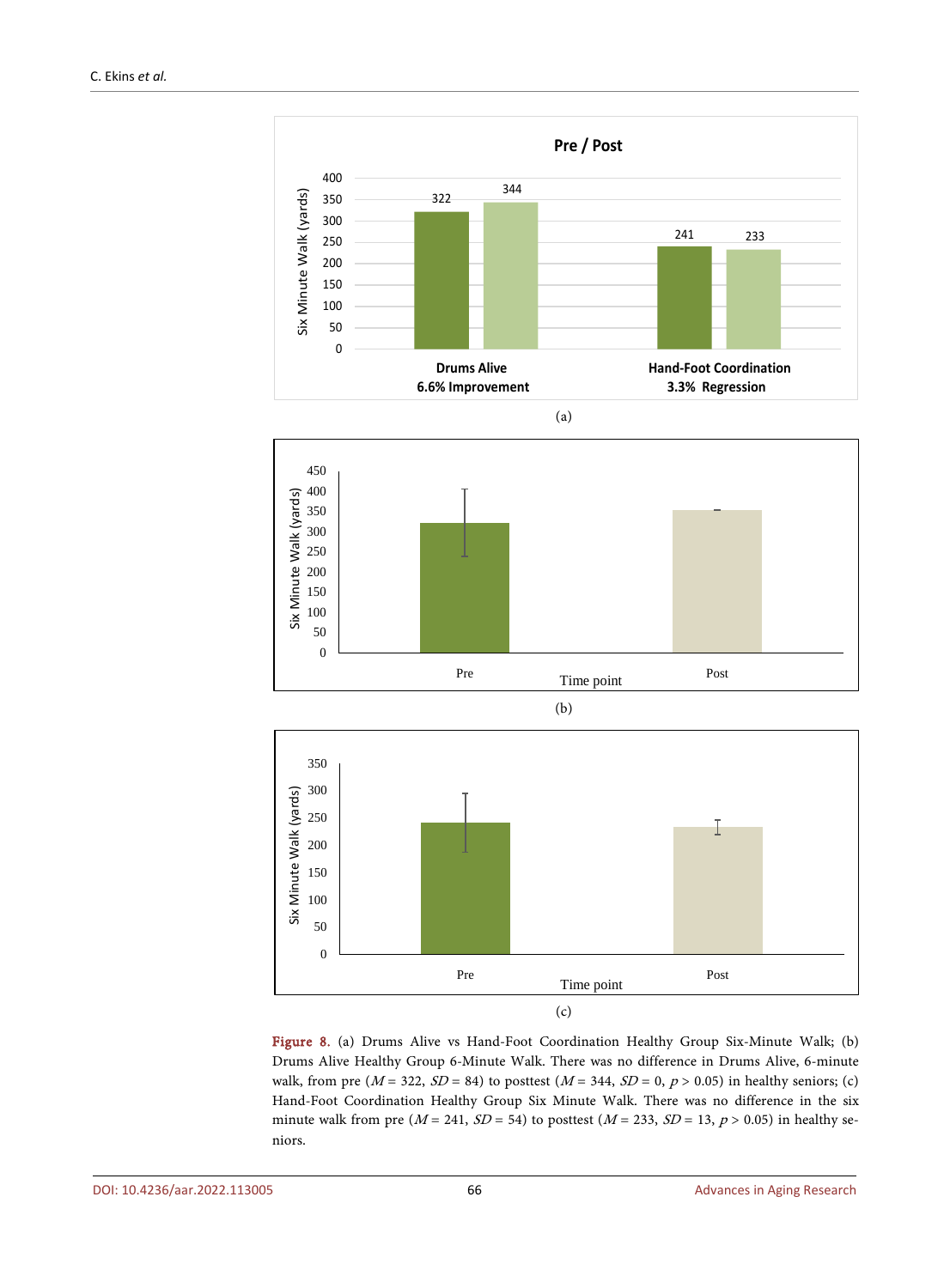





Figure 9. (a) Drums Alive vs Hand-Foot Coordination Healthy Group Balance (Center of Gravity); (b) Drums Alive Balance Healthy Group Balance (Center of Gravity). There was no difference in Drums Alive, balance (center of gravity), from pre  $(M = 12, SD = 9)$  to posttest  $(M = 13, SD = 10,$  $p > 0.05$ ) in healthy seniors; (c) Hand-Foot Coordination Healthy Group Balance (Center of Gravity). There was no difference in Hand-Foot Coordination, balance (center of gravity), from pre  $(M =$ 9,  $SD = 6$ ) to posttest ( $M = 11$ ,  $SD = 7$ ,  $p > 0.05$ ) in healthy seniors.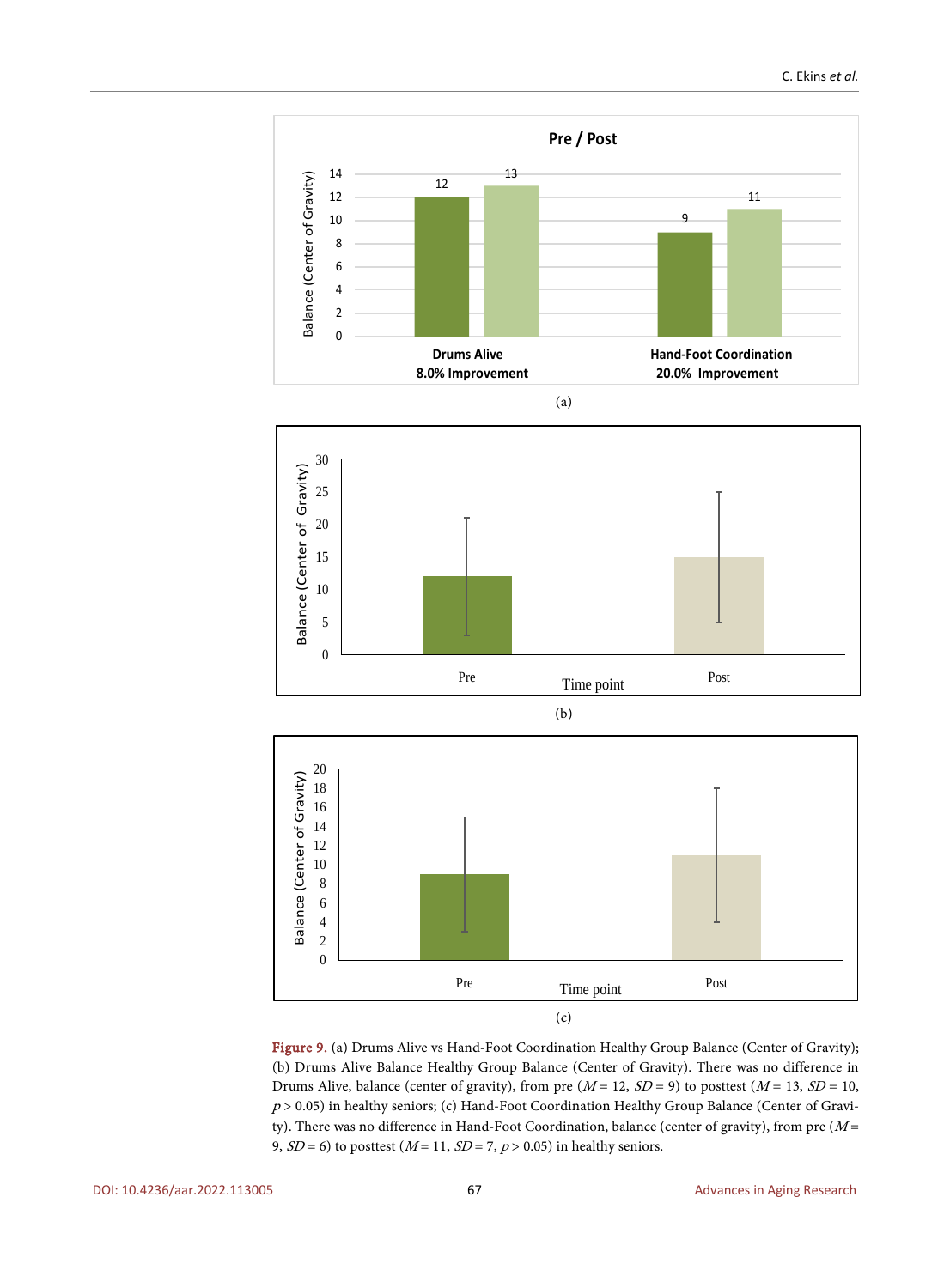

Figure 10. (a) Drums Alive vs Hand-Foot Coordination Healthy Group Coordination; (b) Drums Alive Healthy Group Coordination (\* indicates  $p < 0.05$ ). There was a significant decrease in Drums Alive, coordination (reaction), from pre  $(M = 8.8, SD = 1.7)$  to posttest  $(M = 6.8, SD = 1.8,$  $p = 0.016$ ) in healthy seniors; (c) Hand-Foot Coordination Healthy Group Coordination. There was no difference in Hand-Foot Coordination, coordination (reaction) from pre  $(M = 7.1, SD = 1.7)$  to posttest ( $M = 6.9$ ,  $SD = 1.8$ ,  $p > 0.05$ ) in healthy seniors.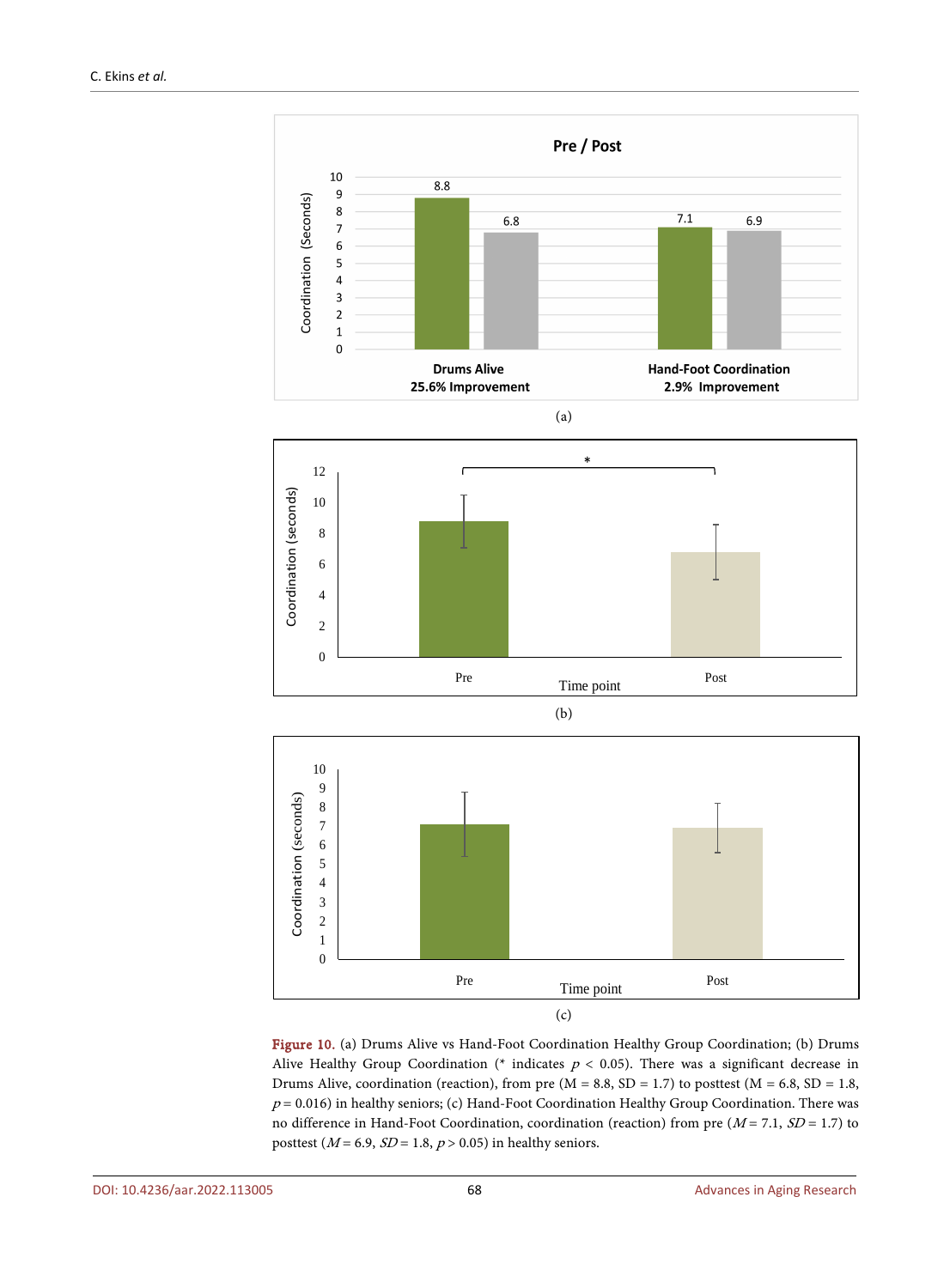

(a)







Figure 11. (a) Drums Alive vs Hand-Foot Coordination Healthy Group Memory; (b) Drums Alive Healthy Group Memory. There was no difference in Drums Alive, memory, from pre  $(M = 5, SD =$ 2) to posttest ( $M = 7$ ,  $SD = 1$ ,  $p > 0.05$ ) in healthy seniors; (c) Hand-Foot Coordination Healthy Group Memory. There was no difference in Hand-Foot Coordination, memory, from pre  $(M = 6,$  $SD = 3$ ) to posttest ( $M = 7$ ,  $SD = 2$ ,  $p > 0.05$ ) in healthy seniors.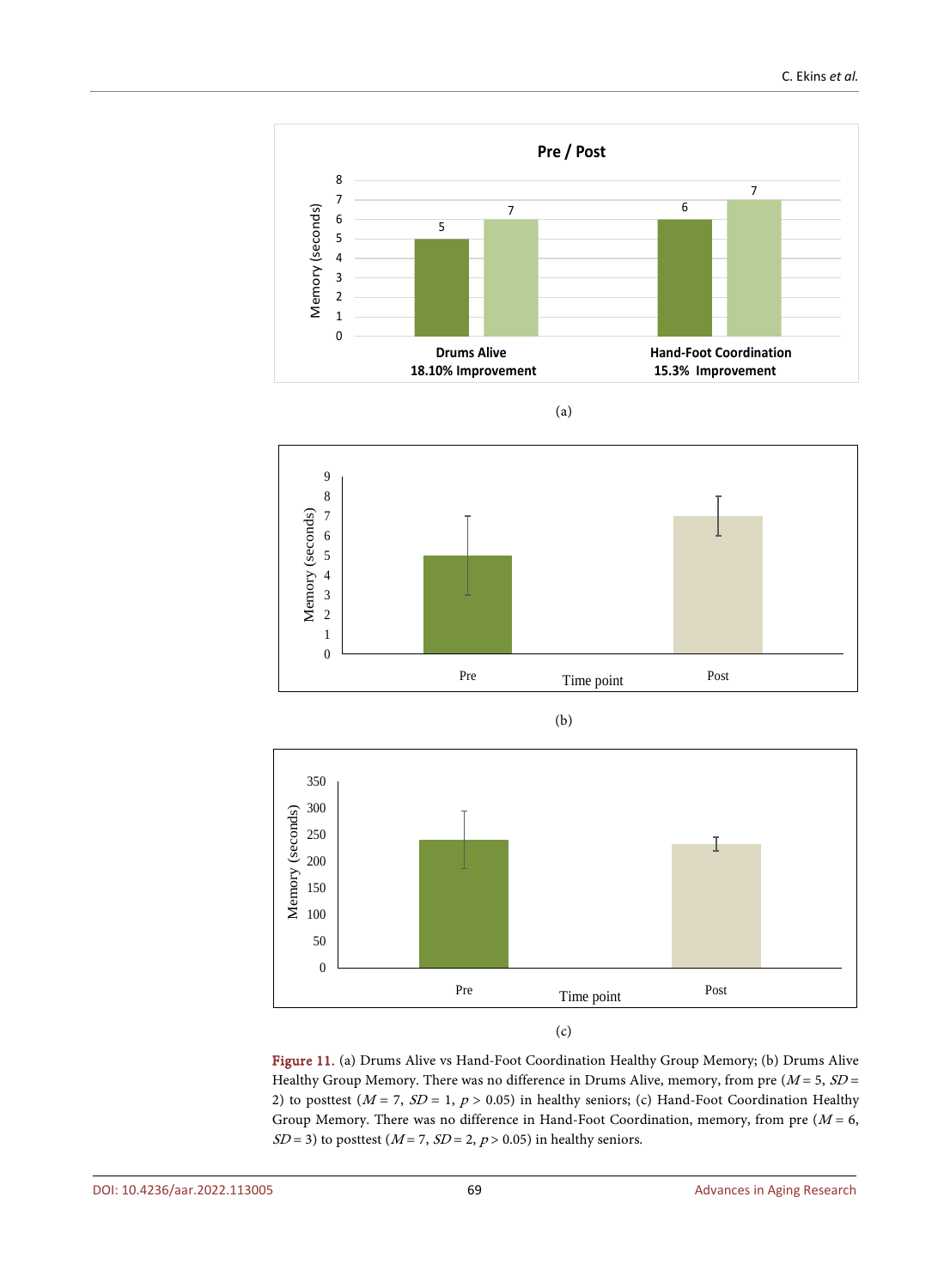

Figure 12. Drums Alive vs Hand-Foot Coordination Healthy Group Rate of Perceived Exertion. There was no sub analysis on this data due to being a subjective only measurement and instead, recorded the differences in percentages of improvement.





The comparison of body height showed no significant difference in the healthy group of either intervention; however, the dementia and wheelchair participants in the Drums Alive group demonstrated significant improvements in height (between 1.1 to 1.5 inches) following the intervention whereas there was no improvement, and even a slight negative change in the Hand-Foot Coordination. It is conceivable that the standing exercises of the Drums Alive intervention may have led to increased body uprightness and the lack of standing exercises in the Hand-Foot Coordination led to a negative result in height measurements. The participants in both the Drums Alive intervention and Hand-Foot Coordination who did not require a wheelchair for locomotion or affected by dementia had a slight increase in body weight after the 4-week training phase likely due to an increased appetite resulting from more demanding caloric expenditure.

There were significant improvements in motor skills, as measured by the chair-rise and bar drop testing, for the Drums Alive healthy group which appeared to have a direct positive effect on balance, rapidity of movement and spatial orientation. These results were likely due to the specific games, choreogra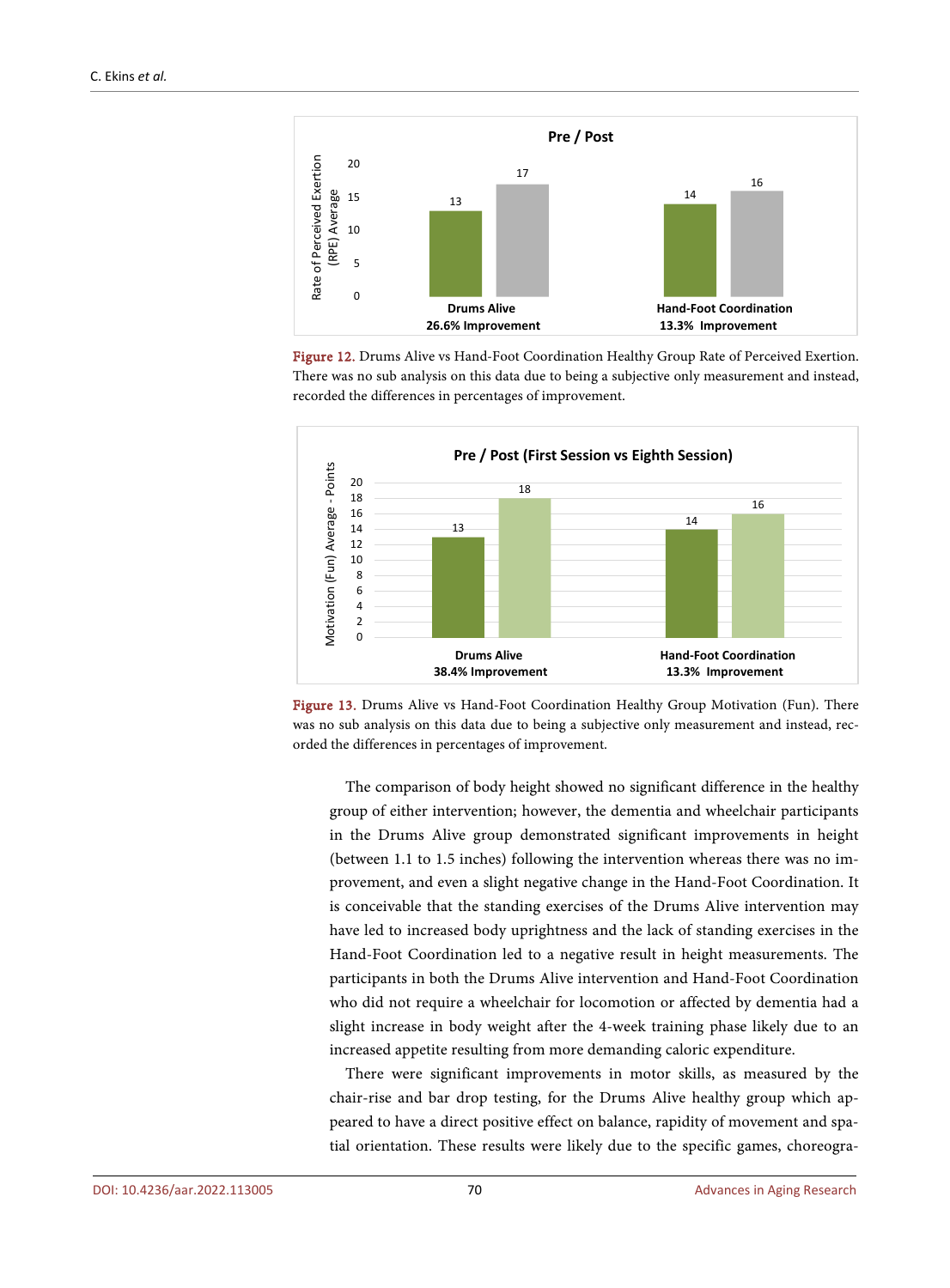phies, activities, and acoustic and visual stimuli provided by the music, movement sequences and rhythm changes required to perform the Drums Alive intervention exercises. There were no significant improvements in motor skills for the Hand-Foot Coordination healthy group which may have been due to this intervention not providing the appropriate targeted protocols, i.e. balance or reaction focused exercises to improve this specific domain. The significant improvement in the chair-rise test for the Drums Alive healthy group could be explained by the participants having to perform these exercises as part of the designed sitting to standing choreographies, games, and activities. The less than significant results in the chair-rise Hand-Foot Coordination healthy group suggested that the training sessions were conducted in the sitting position only which did not allow for the proper exercises to strengthen the appropriate muscle groups that would have improved this domain. The Hand-Foot Coordination healthy group had no significant improvements in the bar drop testing in contrast to the Drums Alive intervention, which demonstrated statistically significant results. This was likely due to the Drums Alive protocols consistent rapidity of movements during most of the intervention; while the exercise protocols in the Hand-Foot Coordination did not provide the required exercises to improve balance or reaction time to garner statistically significant results.

There results for the 6-minute walk test showed improvements in the Drums Alive Intervention primarily due to the better results in heart rate and blood pressure, meaning the protocols improved these measurements sufficiently to expend greater energy during this testing. In addition, there were significant movement patterns throughout this intervention that most likely resulted in the ability to sustain longer periods of walking. The Hand-Foot intervention had a few challenges that did not allow for statistically significant results. The first reason was that this intervention was primarily included only sitting protocols with little movement. In addition, the course design to conduct this testing was not adequate, i.e. short walkways with tighter than desired turns and a lack of proper supports to allow for maximum output by the participants.

The center of gravity (balance) results showed improvements in both interventions and are included in this study; however, due to a lack of sufficient measuring equipment to evaluate this domain, only one participant from each intervention was selected as a test subject. This shortfall, in addition to the lack of confidence in the balance device equipment and testing protocols, the results are suspect and are only used for data points for future evaluations.

Regarding the coordination and memory test, although subjective opinion of the test supervisors indicated noticeable improvement for both tests throughout their monitoring, the data did not provide statistically significant data in either intervention group. The reasons were considered four-fold. First, there was only one participant from each intervention selected for this test, thus, the data provided inconclusive results due to a lack of sufficient data; secondly, the relatively short duration and the intensity of the intervention did not adequately provide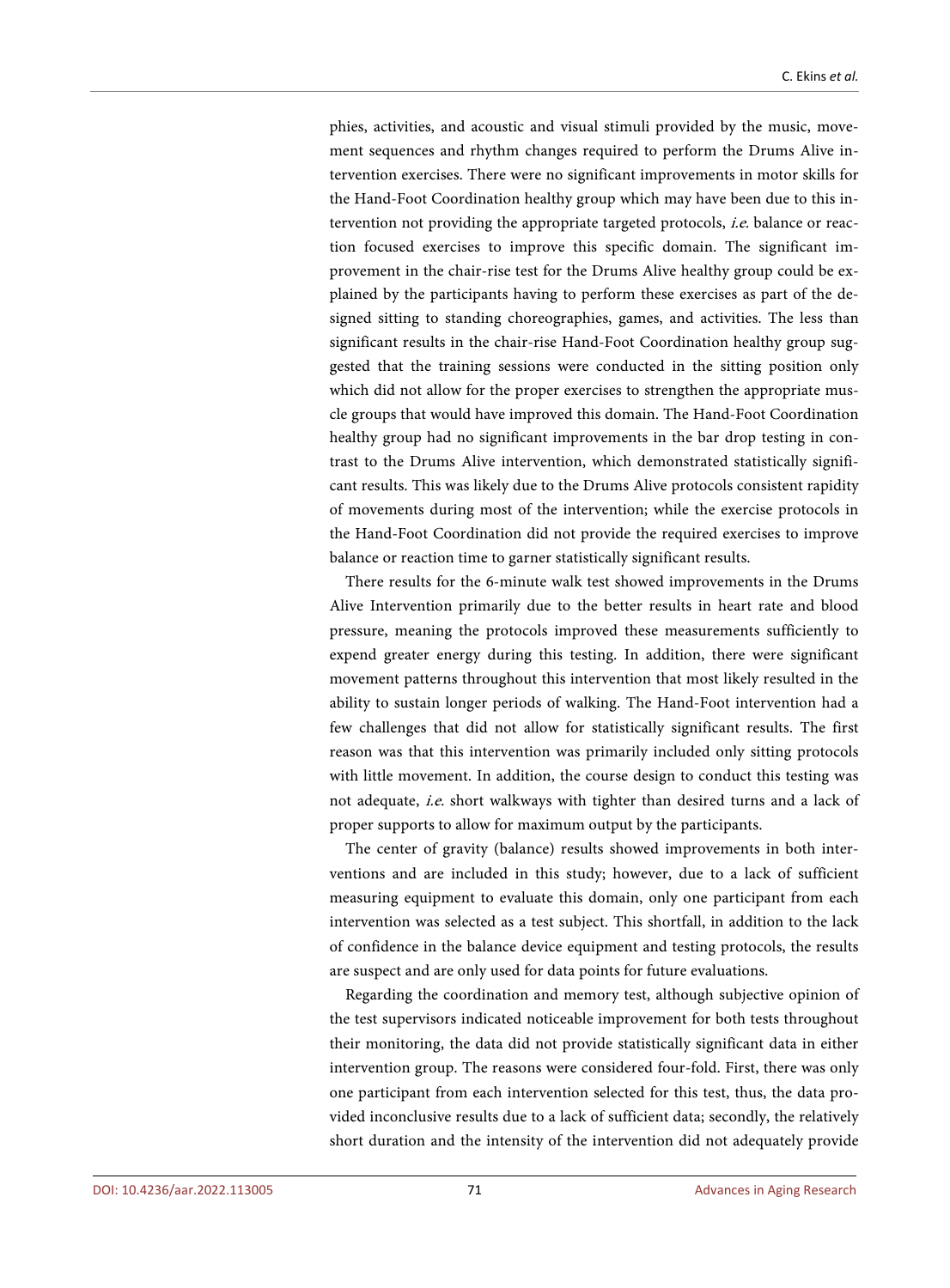the length of time to induce increased memory capability; third, the Age Scan test may not have been a suitable or valid method for measuring memory, coordination or cognitive parameters; and lastly, the participants found it difficult to follow the testing protocols.

The RPE mean scores for the Hand-Foot Coordination group remained nearly the same over the entire intervention period and were slightly less positive on average than the Drums Alive group. Only in sessions 1 and 5 did measurements rise above the average with scores of 14 and 15 which was due to a lack of vertical and lateral movement patterns. The RPE scores for the Drums Alive group steadily increased from 13 - 17 because of the content, intensity and creativity of the training units that provided a layered approach to exercise over the entire intervention.

The motivation, *i.e.* fun scores for each intervention healthy group moderated between an average pre-session of 13 and post-session of 18 for Drums Alive; and, between an average pre-session of 14 and post-session of 16 in the Hand-Foot Coordination group. The moderation of scores seemed to depend on two things; first, the intensity of the exercises in the intervention, and secondly, the mood of the participants before the sessions began. Of note, if the intensity or complexity increased, the level of motivation decreased slightly; however, if the protocols were less intense and were more creative, like the Drums Alive group, seemed to demonstrate a higher degree of motivation to continue the intervention vice the Hand-Foot intervention.

## **5. Discussion**

This pilot study compared differences between two interventions, i.e. Drums Alive and Hand-Foot Coordination vis a vis their effects on selected physiological, cognitive, and motivational parameters and to what extent these forms of training were feasible and accepted by seniors. The simultaneous interventions were conducted with a total of 26 random participants from two different senior care facilities in Chemnitz Germany. Each randomly selected intervention group volunteered to participate in a biweekly, 45-minute exercise program for four weeks. Before the intervention began tests were conducted to measure the physiological condition of each participant (age, height, weight, heart rate, blood pressure) to ensure they could participate safely. Each intervention was divided into three groups; namely, healthy, which were those without any significant diagnosed malady, those diagnosed with various levels of dementia and those who needed wheelchair assistance for movement. Although data was collected from each of the three groups within the intervention, only the data for the healthy groups was used because they had the highest number of participants and provided the best information to determine the difference and utility as an alternate form of exercise. The partially significant results of the dementia and wheelchair groups was only reviewed and discussed to a limited extent due to the small number of participants and the cognitive and movement limitations they exhi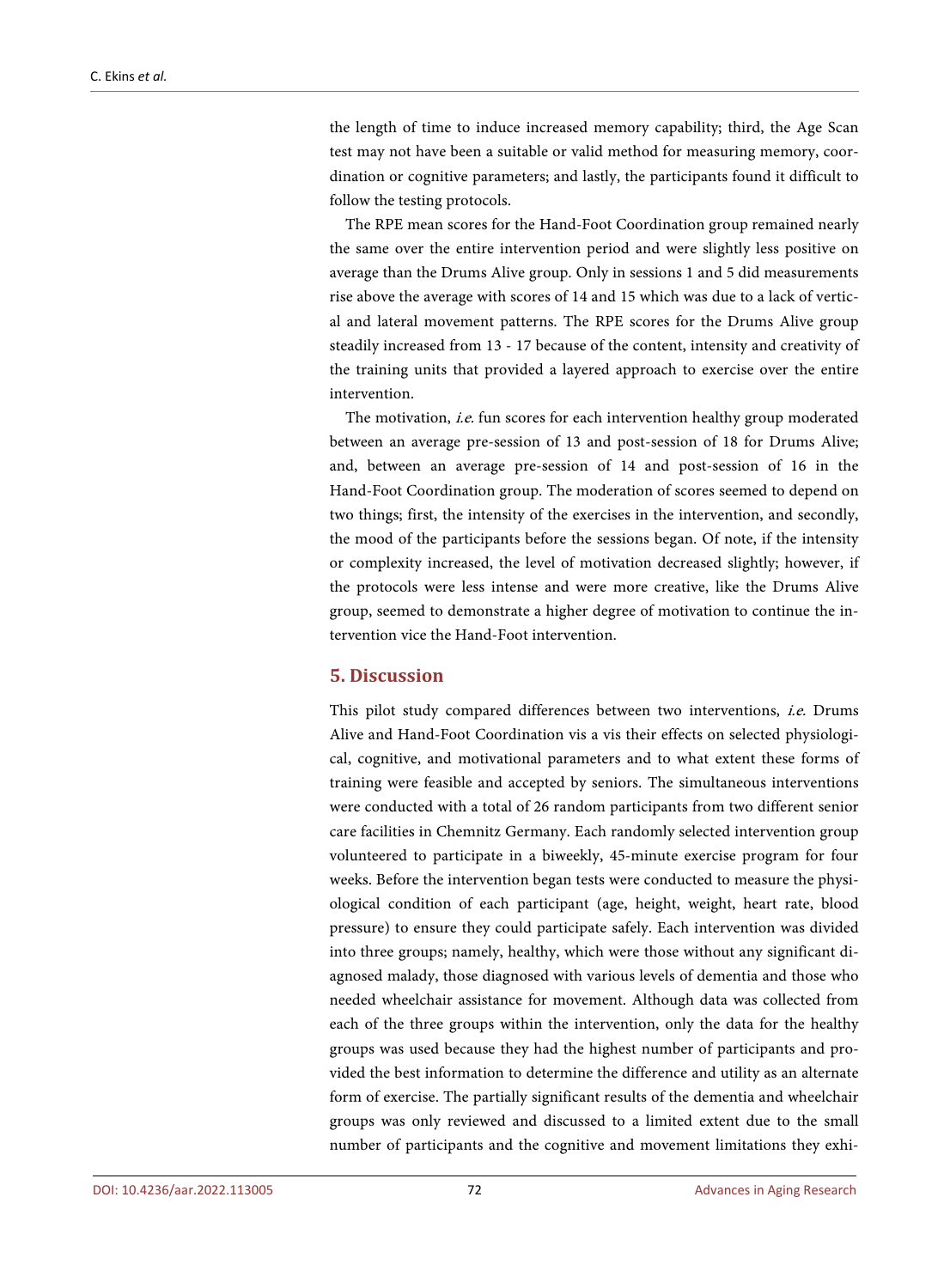bited throughout the study.

For the Drums Alive intervention, two certified trainers from the Technical University of Chemnitz, Germany conducted the exercise intervention. The biweekly, 45-minute sessions were divided into a 5-minute warmup session, a 35-minute physical and cognitive activity session which included music, movement, drumming, choreographies, games, and activities, and concluded with a 5-minute cooldown, relaxation, stretching and affirmation session. The participants were placed in two different formations that was dependent upon the desired physical or cognitive goals, *i.e.* a circle or two rows facing the instructor. The designed protocols included no drumstick, drumstick only, and combined drumstick on 45 - 65 cm stability ball exercises. The warmup session was designed to get the body ready for exercise by moving the limbs and circling the joints to music and designed beat keeping movements. In the physical and cognitive activity session, the protocols required targeted simple to complex movement, activities, games, and drumming choreographies to inspiring music; and, included drumming on other participant's drum to the right and left to safely exercise the brain and body and establish transitory spatial orientation and social-emotional interactive experiences. The level of difficulty increased as the study progressed and sitting to standing protocols were introduced on the second week of the intervention for those who were able to perform those exercises; and for those who were unable to perform, the Drums Alive intervention provided adaptive and modified protocols. The cooldown, relaxation, stretching, and affirmation session was designed with slower tempo music and movements to bring the body into homeostasis while providing affirmation-based emotional experiences.

The Hand-Foot Coordination intervention was conducted by a certified research team. The protocols required simultaneous and/or alternating tapping of hands on the thighs as well as stomping the feet on the floor in patterns designed to challenge the participants, physically and cognitively. The biweekly 45-minute sessions were divided into a 5-minute warm-up, a 35-minute hand-foot exercise session, and a 5-minute cooldown/relaxation session. The warm-up period was designed to get the body ready for more advanced movements and strenuous activity. In the hand-foot exercise period, the movement and tapping patterns ranged from simple to complex with the goal of maintaining the desired level of exercise and motivation. The 5-minute cooldown/relaxation session included muscle stretching protocols or exercises with hedgehog balls and movement patterns that were coordinated with a slower tempo of age-appropriate inspiring music.

# **6. Limitations**

The Drums Alive and Hand-Foot Coordination intervention groups were designed to be as homogeneous as possible to appropriately compare the results; however, this was difficult due to the differences in physical and cognitive capa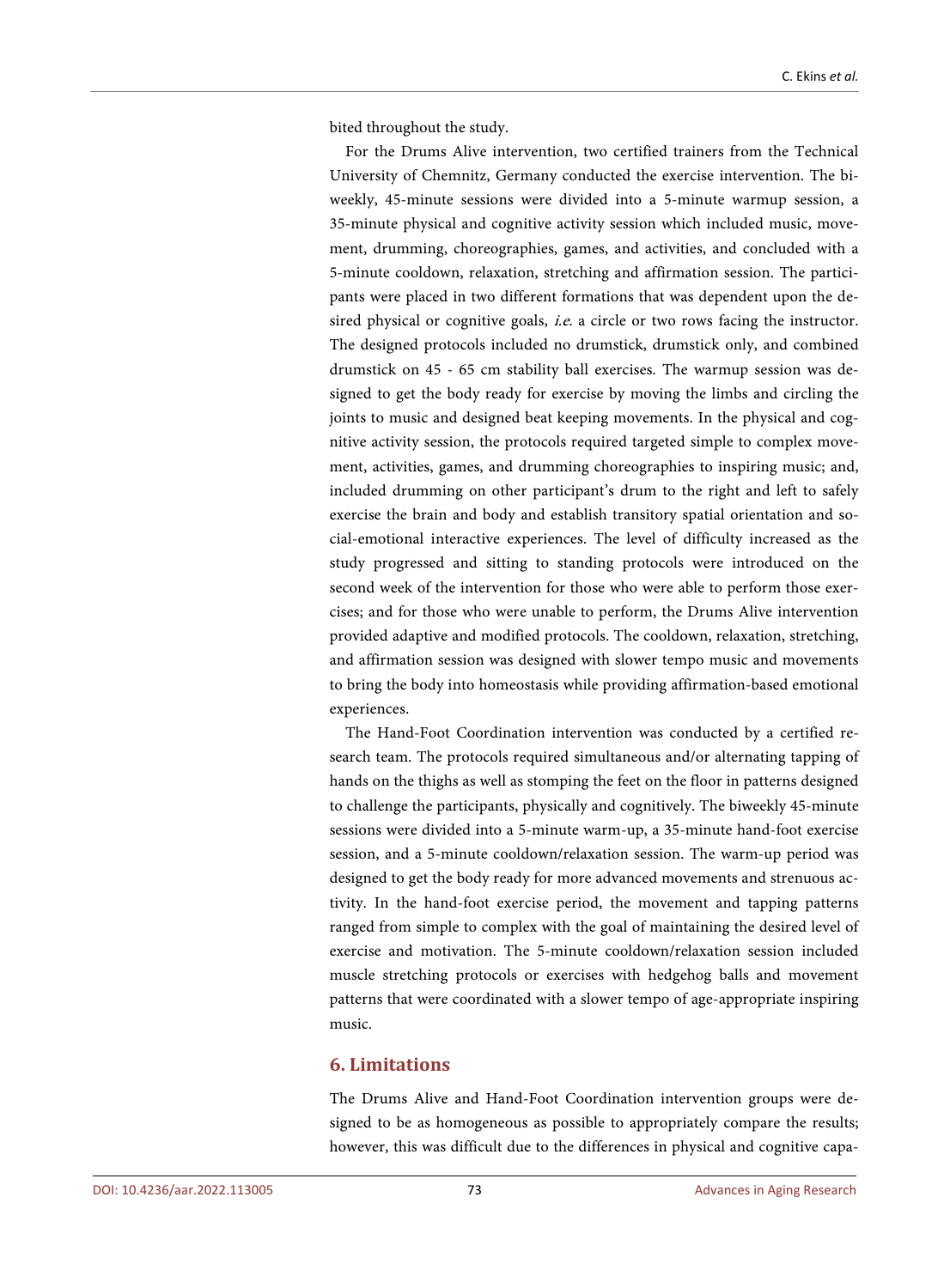bilities and comorbidities of the participants. Additionally, some of the participants affected by dementia did not fully understand the exercises and consequently did not perform them correctly. On occasion, the Hand-Foot Coordination group had difficulty meeting the session target time of 45 minutes due to the nature of the exercises needing to be rehearsed multiple times without music and the setting up of the measuring equipment which sometimes led to considerable delays in the intervention schedule. Therefore, in the future, longer preparation times should incorporate the challenges that seniors have to be punctual as well the less understanding their inability to understand the protocols quickly; and the time to be equipped for testing. The 6-minute walking test presented minor challenges with course construction whereas it had relatively narrow walkways with less than desired support railings which affected the ability to complete the testing at a more robust pace. The Age Scan test required 5 - 10 minutes per participant due to only having one device which reduced the time allotted for the exercise periods, and additionally, was only performed on one participant per intervention, therefore, future studies should obtain more devices to reduce the time for this testing and more participants to provide better statistical data. Regarding the memory test, some of the participants had a difficult time understanding the protocol required to complete the test and had to be reminded during the facilitation. The bar drop test challenges included participants dropping the bar or not keeping their hands in the same place when the measurement was taken. The measurements of subjective RPE and motivation (fun), were determined to be accurate, however, on occasion, it appeared some participants may have aligned their scoring to those recorded by the other participants to avoid conflict, peer pressure, or embarrassment.

# **7. Conclusion**

This pilot study satisfied the intended goal of determining the Effects of a Drums Alive® Intervention versus Hand-Foot Coordination Training on Motor, Cognitive and Motivational Parameters in Seniors. The participants were randomly selected volunteers to participate in either the Hand-Foot Coordination or Drums Alive intervention. The designed study required participants to in a biweekly, 45-minute intervention session for a period of 30 days. The results showed significant improvements in blood pressure, heart rate, bar drop, and chair rise tests between the pre and post measurements for the Drums Alive intervention and except for improvements in blood pressure, there were little to no improvements in the Hand-Foot Coordination training intervention. In addition, data reflected that both interventions were suitable as an alternative to conventional sports offerings; however, the Drums Alive intervention had a more positive overall effect on the physiological, cognitive, motivational, i.e. fun, parameters than that of the Hand-Foot Coordination intervention. Therefore, Drums Alive training seemed to be more suitable from a health sports perspective and more so when determining a program that would motivate the senior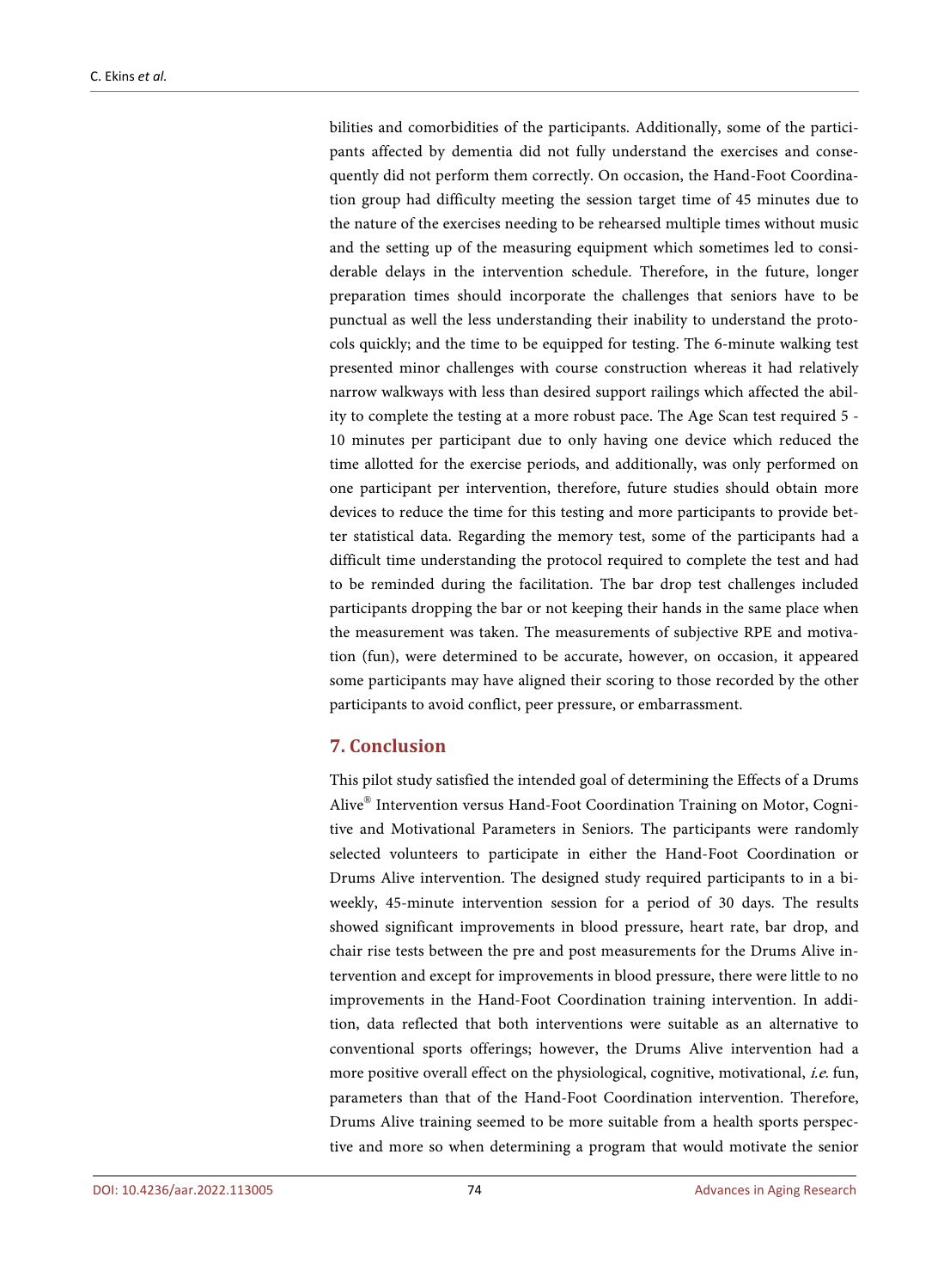population to continue a productive exercise program. In the context of further research projects in this area, it is recommended to choose a longer intervention period and a larger number of participants. In addition, the group structure should be more homogeneous such as dementia-only or those whose maladies require support, *i.e.* wheelchairs, etc., be studied separately to garner more conclusive results within those target groups.

## **Conflicts of Interest**

The authors declare no conflicts of interest regarding the publication of this paper.

#### **References**

- <span id="page-24-0"></span>[1] Tittlbach, S., Henken, T., Lautersack, S. and Bös, K. (2007) Psychomotor Activation of Residents of a Nursing Home for the Elderly. European Journal of Geriatrics, 9, 65-72.
- <span id="page-24-1"></span>[2] Oswald, W.D., Ackermann, A. and Gunzelmann, A. (2006) Effects of a Multimodal Activation Program (SimA-P) for Residents of Geriatric Care Facilities. Journal of Gerontological, Psychology and Psychiatry, 19, 89-101.
- <span id="page-24-2"></span>[3] Rink, L. and Dalhoff, K. (2004) Age-Specific Changes of the Immune System and their Associated Clinical Pictures. In: Ganten, D. and Ruckpaul, K., Eds., Molecular Medical Basis of Age-Related Diseases, Springer, Berlin, 429-464. [https://doi.org/10.1007/978-3-642-18741-4\\_16](https://doi.org/10.1007/978-3-642-18741-4_16)
- <span id="page-24-3"></span>[4] Wiesner, G. and Bittner, E. (2005) On the Incidence and Prevalence of Multiple Diseases in German Occupational Medicine. Social Medicine. Environmental Medicine, 40, 1-4.
- <span id="page-24-4"></span>[5] Weyerer, S., Ding-Greiner, C., Marwedel, U. and Kaufeler, T. (2008) Epidemiology of Physical Diseases and Limitations in Old Age. Kohlhammer, Stuttgart.
- <span id="page-24-5"></span>[6] Thieme, F. (2008) Age(s) in an Aging Society. A Sociological Introduction to the Science of Old Age(s). VS Verlag für Sozialwissenschaften/GWV Fachverlage GmbH, Wiesbaden.
- <span id="page-24-6"></span>[7] Lang, E., Gassmann, K.G. and Toplak, J. (1997) Pros and Cons of Physical Activity in Older Age. In: Baumann, H. and Leye, M., Eds., Exercise and Sport in Older People, Meyer and Meyer, Aachen, 61-72.
- <span id="page-24-7"></span>[8] Weisser, B. (2003) Age-Related Limitations of Organ Function and Physical Activity. In: Denk, H., Pache, D. and Schaller, H.-J., Eds., Handbook of Geriatric Sports, Hofmann, Schorndorf, 113-137.
- <span id="page-24-8"></span>[9] Weisser, B., Preuss, M. and Predel, H.G. (2009) Physical Activity and Sport for Prevention and Therapy of Internal Diseases in the Elderly. Medical Clinics, 104, 296-302. <https://doi.org/10.1007/s00063-009-1055-1>
- <span id="page-24-9"></span>[10] Ackermann, A. (2005) Empirical Studies in Participants' Geriatric Care. Relevance and Methodological Characteristics of Gerontological Intervention Research with Nursing Home Residents. Lit-Verl, Münster.
- <span id="page-24-10"></span>[11] Helmchen, H. and Reischies, F.M. (1998) Normal and Pathological Cognitive Aging. The Nervenarzt, 69, 369-378. <https://doi.org/10.1007/s001150050285>
- <span id="page-24-11"></span>[12] Messer, B. (2004) Care Planning for People with Dementia. What You Can Write and What You Should Write. Schlüter, Hannover.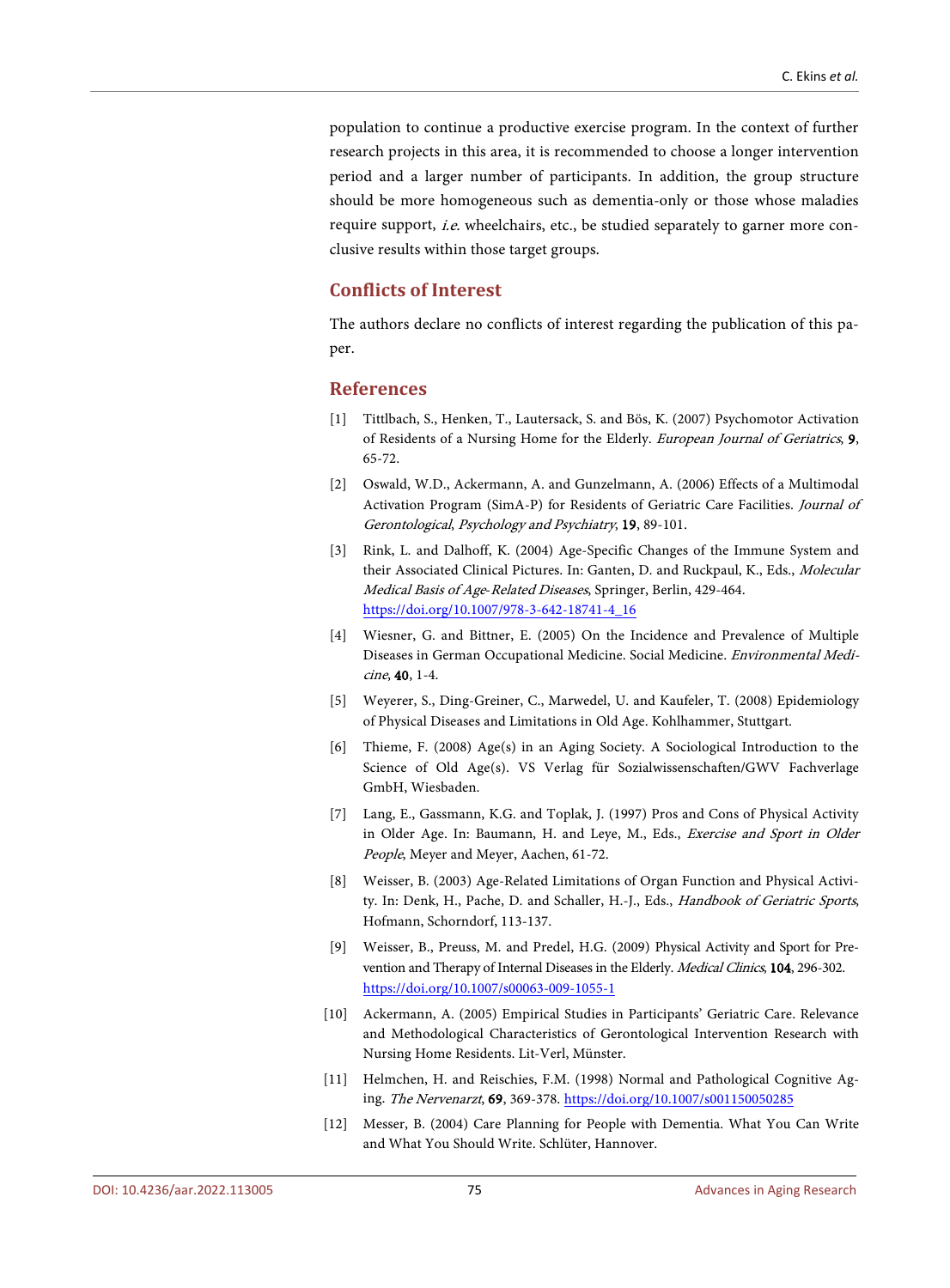- <span id="page-25-0"></span>[13] Lindenberger, U. (2010) The Berlin Study of Old Age. Akad-Verl, Berlin.
- <span id="page-25-1"></span>[14] Schwenk, M., Lauenroth, A., Oster, P. and Hauer, K. (2010) Effectiveness of Physical Training to Improve Motor Performance in Participants with Dementia. Exercise Therapy in Internal Medicine Diseases. In: Effects of Physical Training on the Organism, Springer, Heidelberg, 168-182.
- <span id="page-25-2"></span>[15] Voelcker-Rehage, C., Godde, B. and Staudinger, U.M. (2011) Cardiovascular and Coordination Training Differentially Improve Cognitive Performance and Neural Processing in Older Adults. Frontiers in Human Neuroscience, 5, Article No. 26. <https://doi.org/10.3389/fnhum.2011.00026>
- <span id="page-25-3"></span>[16] Martin, M. and Kliegel, M. (2005) Psychological Foundations of Gerontology. Kohlhammer, Stuttgart.
- <span id="page-25-4"></span>[17] Meinel, K. and Schnabel, G. (2004) Theory of Motion Sport Motor Skills. Outline of a Theory of Sport Motor Function under Pedagogical Aspect. Südwest-Verl, Munich.
- <span id="page-25-5"></span>[18] Schaller, H.J. (2003) Meaning in Old Age. In: Denk, H., Pache, D. and Schaller, H.J., Eds., Handbook of Sports for the Elderly, Hofmann, Schorndorf, 207-208.
- <span id="page-25-6"></span>[19] Pache, D. (2003) Sport for the Elderly as a Current Task and Challenge. In: Denk, H., Pache, D. and Schaller, H.J., Eds., Handbook of Sports for the Elderly, Hofmann, Schorndorf, 207-208.
- <span id="page-25-7"></span>[20] Jacobi, G. and Baake, N. (2005) Course Book Anti-Aging. Thieme, Stuttgart.
- <span id="page-25-8"></span>[21] Bastone, A.C. and Filho, W.J. (2004) Effect of an Exercise Program on Functional Performance of Institutionalized Elderly. Journal of Rehabilitation Research and Development, 41, 659-668. <https://doi.org/10.1682/JRRD.2003.01.0014>
- <span id="page-25-9"></span>[22] Shepard, R.J. (1998) Physical Activity in an Aging Population. Implications for Health. In: Mechling, H., Ed., Training in Sports for the Elderly, Hofmann, Schorndorf, 25-38.
- <span id="page-25-10"></span>[23] Oschütz, H.B.K. (2003) The Importance of Improving Physical and Athletic Endurance Performance in Old Age. In: Denk, H., Pache, D. and Schaller, H.J., Eds., Handbook of Sports for the Elderly, Hofmann, Schorndorf, 158-159.
- <span id="page-25-11"></span>[24] Braumann, K.M. (2010) Effects of Physical Training on the Organism. In: Braumann, K.M., Ed., Exercise Therapy in Internal Diseases. Effects of Physical Training on the Organism, Springer, Heidelberg, 14-21.
- <span id="page-25-12"></span>[25] Bachl, N., Schwarz, W., Zeibig, J. and Gruber, K. (2006) Active into Old Age. Exercise in Everyday Life, Sports and Training. Springer, Vienna.
- <span id="page-25-14"></span><span id="page-25-13"></span>[26] Gimpel, A., (2008) Brain Exercises to Cure ADHD. Book Surge Publishing, Charleston.
- [27] Blakemore, C. (2003) Movement Is Essential to Learning. Journal of Physical Education, Recreation and Dance, 74, 22-25. <https://doi.org/10.1080/07303084.2003.10608514>
- <span id="page-25-15"></span>[28] Kemper, K.J. and Danhauer, S.C. (2005) Music as Therapy. Southern Medical Journal, 98, 282-288.<https://doi.org/10.1097/01.SMJ.0000154773.11986.39>
- <span id="page-25-16"></span>[29] DeAngelis, T. (2018) Tuning in to Our Amazing Auditory System. <https://www.apa.org/monitor/2018/07-08/auditory-system>
- <span id="page-25-17"></span>[30] Krampe, J., Rantz, M.J., Dowell, L., Schamp, R., Skubic, M. and Abbott, C. (2010) Dance-Based Therapy in a Program of All-Inclusive Care for the Elderly. An Integrative Approach to Decrease Fall Risk. Nursing Administration Quarterly, 34, 156-161. <https://doi.org/10.1097/NAQ.0b013e3181d91851>
- <span id="page-25-18"></span>[31] Bittman, B.B., Berk, L.S., Felten, D.L., Westengard, J., Simonton, O.C., Pappas, J. and Ninehouser, M. (2001) Composite Effects of Group Drumming Music Therapy